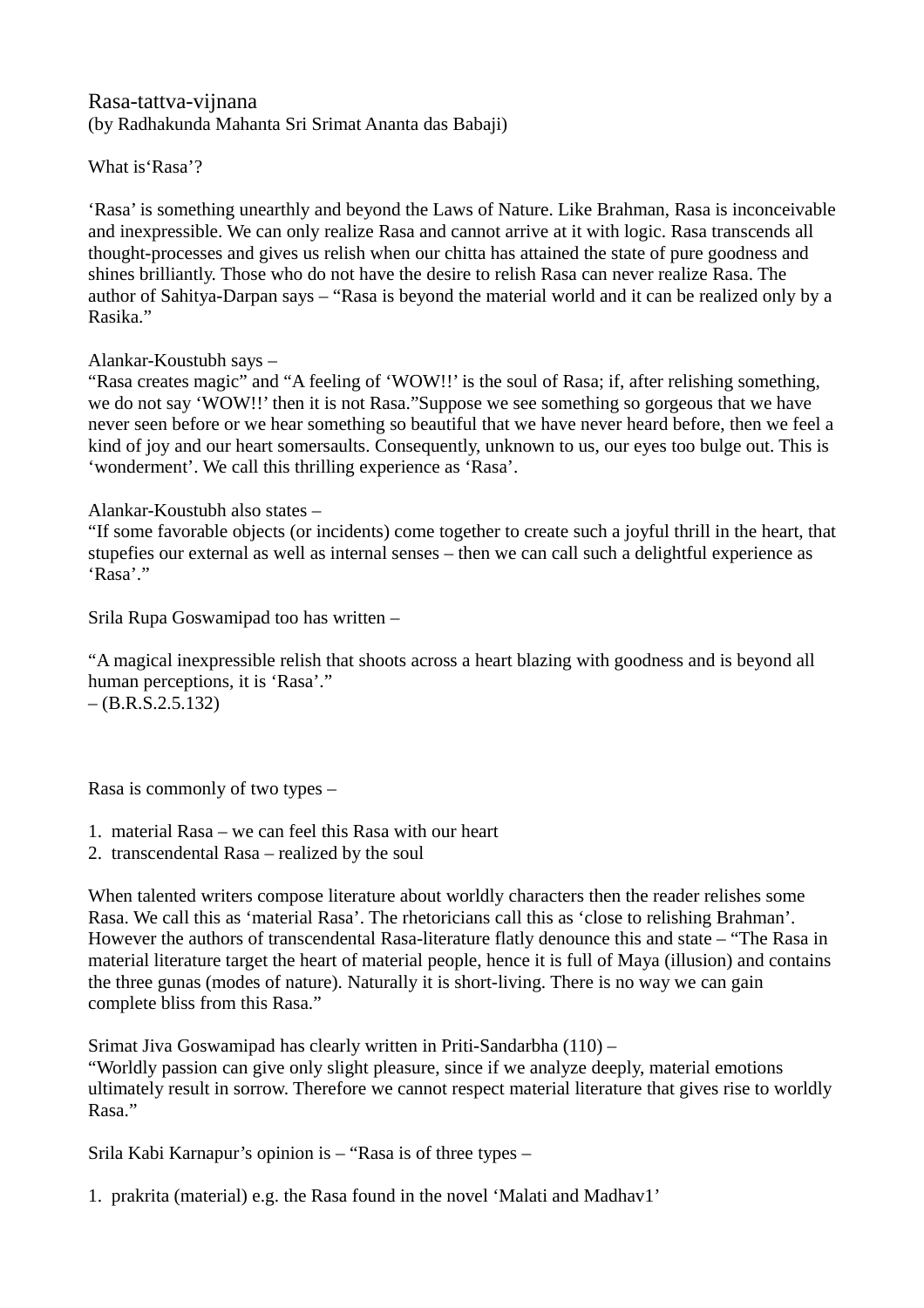2. aprakrita (transcendental) e.g. the Rasa reposing in Sri Radha-Krishna

'3. abhas (shadow of Rasa) e.g. Rasa existing in an inappropriate place or situation" Srila Vishwanath Chakravartipad has explained this statement as follows –

"We classify Rasa into three types and say that material Rasa is a type of Rasa just to satisfy the fans of material literature. Actually there is no relish in material novels. It is a misake to think that worldly events can arouse Rasa. It is certain that mundane heroes and heroines will ultimately transform into ash, worms or stool1 – then how can we get Rasa in them? Also when we analyze the truth we see that that the worldly poets are so ignorant that they present their heroes and heroines as 'beautiful like flowers, youthful and fragrant'. Such falsehoods only fuel our hatred all the more than arousing Rasa. This is the reason why the author (Srila Kabi Karnapur) who is a Rasika has not cited a single poem composed by material poets as examples; rather everywhere he has only described transcendental Rasa and has given likewise examples. Those who have had the good fortune to relish blissful transcendental divine Rasa, find material Rasa as worthless and horrible. But of course, material literature offers more happiness than the pleasures of the flesh. We do not doubt this fact.

# Who relishes Rasa?

In this context the rhetoricians are divided into 4 groups. The first group opines that the real heroes and heroines of an event are the ones who mainly relish the Rasa. The actors who represent them (in a drama) get the taste of Rasa little bit. If they do a lot of rehearsal and their hearts are clear, they may relish Rasa.

The second group says – the real life characters are limited. They face troubles and tribulations in life – so how can they relish any Rasa? Rather the actors who play their parts relish the Rasa. The third group states – the real characters do not relish Rasa at all, and neither do the actors representing them. The actors are but imitators. They only practice and become experts at displaying emotions (which are not real). So they do not enjoy Rasa. Then who gets the pleasure of Rasa? The Rasika audience. After all, the public sees and hears with absorption.

The fourth group says that if the actors have a clear heart, they will feel the emotions of the real characters and hence they too will relish Rasa, and of course, the public too will certainly enjoy Rasa.

Most of the rhetoricians agree on the point that the audience relishes Rasa.

However one point is clear from the above discussion that in transcendental Rasa – all can relish Rasa

– the real characters, the actors playing their role as well as the audience.

The real characters (e.g. the Divine Couple) do not suffer from the problems faced by the original characters of material literature – that is – they are not mortals, are not limited and do not endure troubles and tribulations. Therefore Their associates too relish Rasa. Divine passion is naturally immortal and unlimited. The main subject of transcendental Rasa (Sri Krishna) is the Supreme Brahman Himself and all His activities too are divine. Sri Hari's excellences are innumerable, His beauty is immeasurable and He is the unlimited turbulent ocean of Leela-Rasa! Also, Sri Bhagavan's names, beauty, qualities and pastimes are not mere agglomeration of words. They are non-different from each other.

"Sri Krishna's names, Sri Krishna's excellences, Sri Krishna's divine pastimes are all equal to His swarup and hence they are eternal and blissful."  $-$  (C.C.)

Therefore nothing can stop or diminish the Rasa-relish of Sri Krishna's names, excellences,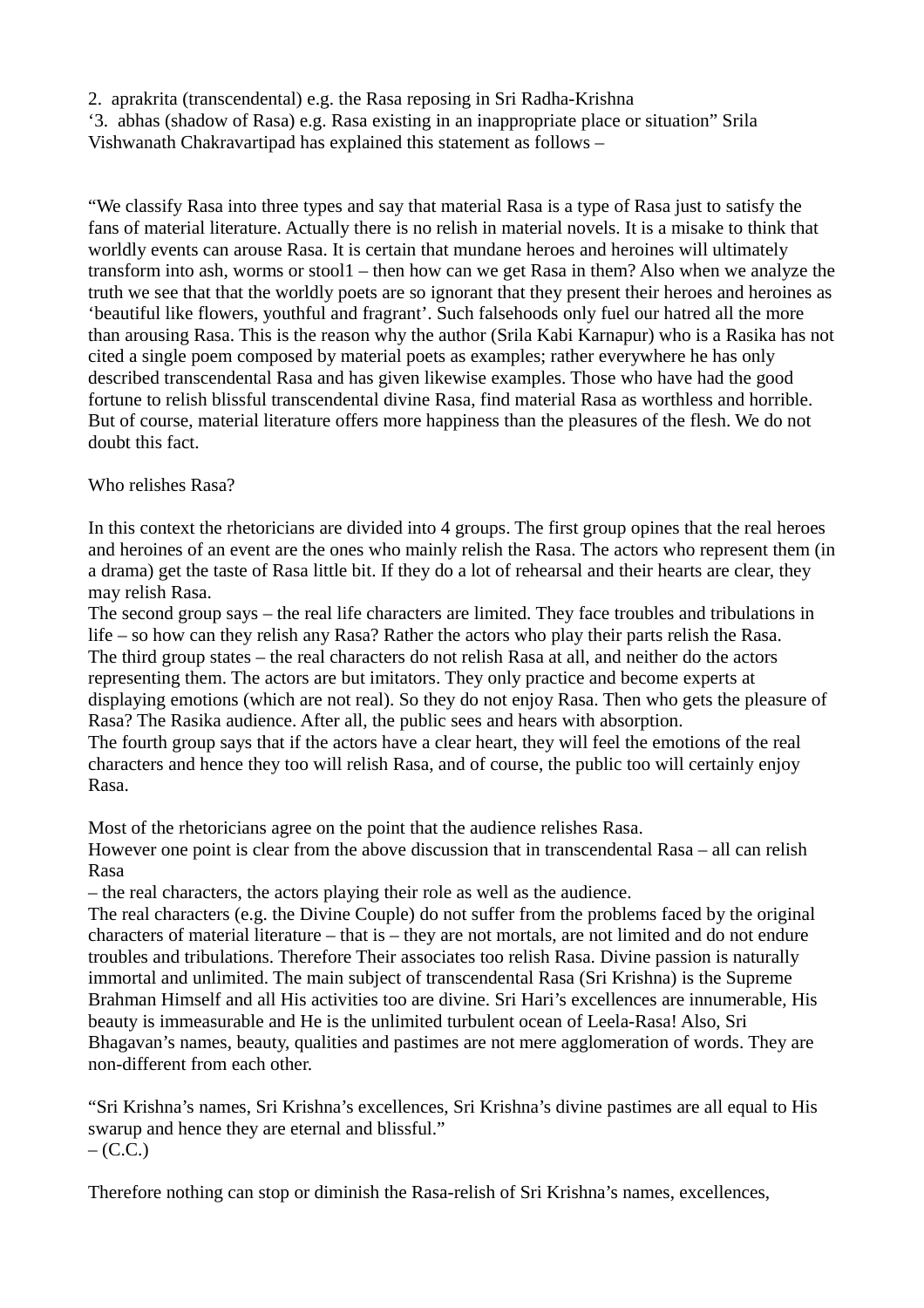pastimes etc. We can realize transcendental Rasa even when confronted with anarthas such as fear (e.g.

Prahlad Maharaj) and intermission caused due to rebirth (Jada-Bharat). Not even Brahmanrealization can obstruct one from relishing divine Rasa! Shukadev is a brilliant evidence for this. Hence we'd better accept that Rasa exists only in divine passion.

Who is qualified to relish devotional Rasa?

"Those who have past and present desire for devotional Rasa, they alone can relish bhakti-Rasa."  $-$  (B.R.S. 2.1.6.)

Srimat Jiva Goswamipad has explained the above verse –

"Past desire refers to the yearning for bhakti in the past life, while present desire means the desire for bhakti in this life. When a devotee has a passion for Sri Krishna in this life, it is clear that he has present desire; however to realize Rasa, he also has to have had a desire for Rasa in the past life. Both are necessary to relish Rasa."

Srila Vishwanath Chakravartipad has clarified further –

"When we are offense less and if we practice bhajan under the shelter of Sri Gurudev's lotus feet, we can reach the state of passion; even then, we will relish Rasa only in the next birth."

Now we have to see what we mean by 'the desire for Rasa' ? How does it arise in the heart? When? In whose heart does it arise? When we delve deep into tattva, we learn that Sri Krishna is Rasaaswarup (Rasa personified). He and the living being are related to each other since infinity and the living being longs for Rasaa-swarup Sri Krishna since then – and not for anybody else. However the living being has turned away from Sri Krishna and so he does not understand this. The longing drives him to enjoy Krishnetar objects (things other than Sri Krishna). Of course, he does not really enjoy. The innate desire of his original self is to relish Rasaa-swarup Sri Krishna. In stead of doing this, he simply wallows in sense-gratification. However, the soul is transcendental. He is against material pleasure. He is not happy to indulge in the pleasures of the flesh. After all, the soul has only one goal – to relish seva-Rasa of the Rasaa-swarup Sri Krishna. This means, the soul enjoys when he serves Rasaaraj. This is why, in spite of rolling in material enjoyments since infinity, the living being remains ever dissatisfied. He can gain satisfaction and become blessed only by relishing divine Rasa. The Shrutis are very merciful. They clearly tell the living being, who has floundered from his goal (Rasa-relish) that Sri Krishna is Rasa personified. They proclaim –

"Rasao vai sah" – He alone is Rasa.

"Rasaam hyevayam labdhanandi bhavati" – Sri Bhagavan is Rasa personified and only by obtaining Him the Rasa-thirsty living being can gain bliss.

The words 'alone' and 'only' indicate that we can never gain happiness from anything (or anyone) other than Sri Bhagavan. Thus when we search for our root desire, we discover that it is the 'desire to serve Sri Krishna' or simply put, 'bhakti-desire'. When we have faith and reverence, we should take the shelter of the saints and Spiritual Master. We should associate with them and gain their kripa. By their mercy, the desire for bhakti arises in our heart. It is the same as the desire to perform bhajan. After this we embark on the path of bhajan. When we perform bhajan enthusiastically, gradually we are rid of anarthas. Then we gain nishtha, interest, asakti and finally we are promoted to the stage of rati. Rati (passion) is a devotee's permanent bhav. This 'permanent bhav' mingles with vibhav, anubhav2 etc. and gets converted into bhakti-Rasa. Thus we see that only a passionate devotee is one worthy of relishing bhakti-Rasa.

Which sadhana arouses Rasa, what causes Rasa to arise and what is the way through which Rasa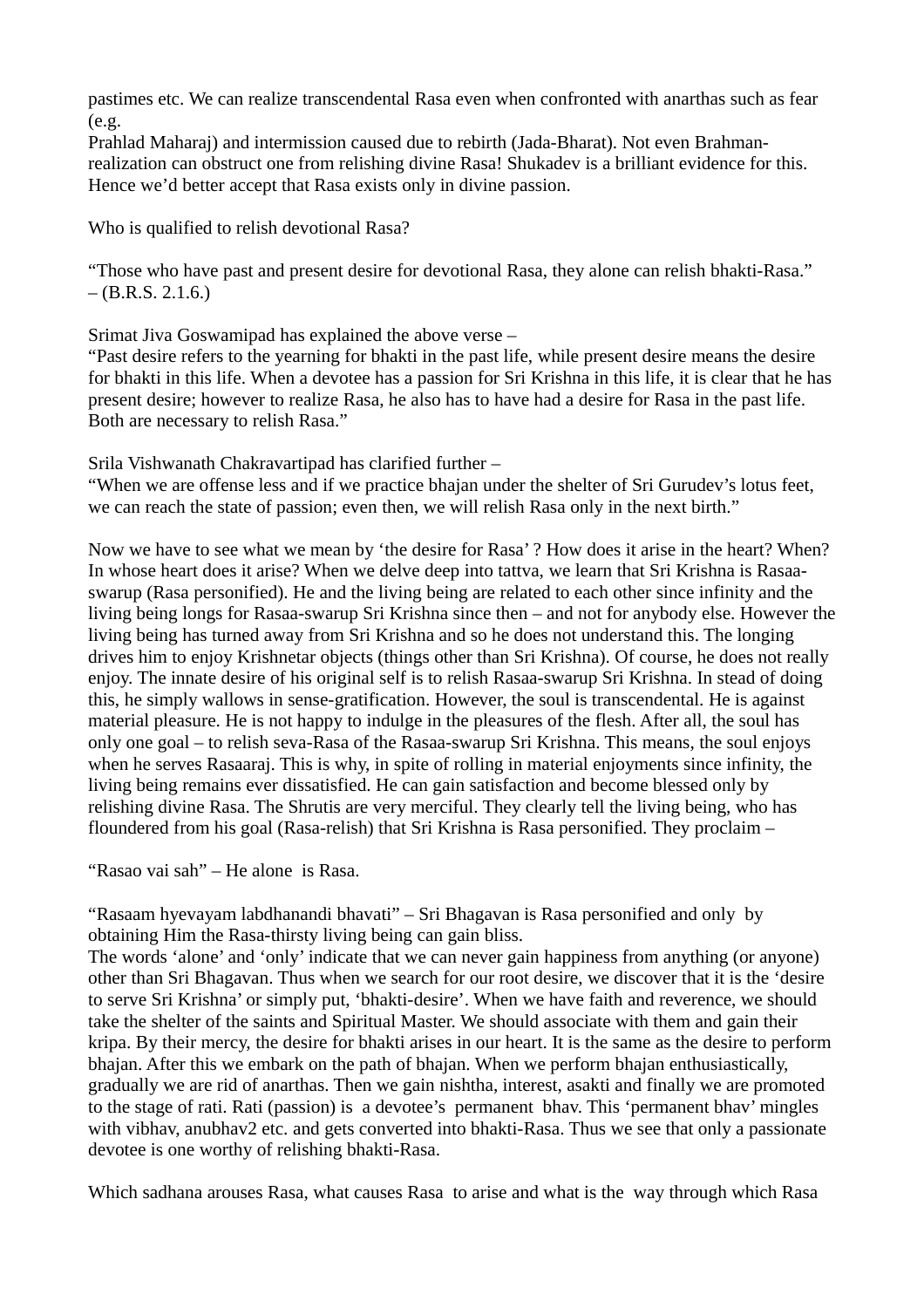arises?

Srila Rupa Goswamipad has written – "Rasa arises when –

1. Bhakti has uprooted all our faults and at last we are happy. And so we are ready to receive pure goodness. Our heart is sparkling with the knowledge required to receive pure goodness,

2. We are deeply attached to Srimad-Bhagavatam,

3. The only pleasure in our life is – the constant company of Rasika devotees,

4. We consider the joy arising out of serving the lotus feet of Lord Govinda as the sole purpose of living,

5. We are incessantly engaged in hearing about the confidential pastimes, glorifying them and meditating on them since these are the very necessity to gain prem.

When the heart is radiant with the Rasa-desire handed down from the past life and the desire for Rasa in the present life, Rasa arises in it. Worldly people relish material Rasa when a good author composes an interesting piece of literature. Transcendental Rasa is not like that. It does not depend on the merits of the author or the composition. The passion in a devotee's heart takes the form of joy and he realizes Rasa whenever he comes across anything pertaining to Sri Krishna. The passion in the devotee's own heart makes Sri Krishna extremely relishing to him and he attains dizzy heights of tremendous bliss!"

 $-$  (B.R.S.2.1.7-10)

These statements prove that Rasa is like Brahman – simultaneously gross and subtle, beyond all reasoning, and something unearthly. We can only realize Rasa; we cannot ascertain it by using logic; we cannot debate on it. If we do not have a sanskar for Rasa, or a 'Rasa-desire', we can never ever digest Rasa.

Who is unworthy of relishing Rasa?

Srila Rupa Goswamipad replies –

"When the heart is burnt up with dry renunciation and one is disinterested in bhakti, he is not qualified to relish Rasa.

The ones practicing dry renunciation are uncouth and the remaining are plain ignorant. You know how a householder hides his most valuable items out of fear that the thieves may steal them? Similarly, Sri Krishna- bhakti-Rasa is a precious treasure. The devotee Rasika too should hide this gem from the uncouth and ignorant. We should not discuss bhakti-Rasa with the above-mentioned people. Be especially careful of those dry mimansaks (logicians and analysts), since they harbor a distaste for bhakti-Rasa and are ever-ready to jump on bhakti-Rasa to annihilate it with worldly arguments.

Srimat Jiva Goswamipad has said – "We see five types of people in this world –

a) Ignorant (agya) – They may be learned in the other scriptures, but have no experience of Rasaliterature (transcendental Rasa, naturally). We still call them 'ignorant'.

b) Uncouth (gramya) – They are addicted to material enjoyment. They are like animals indulging in the pleasure of the flesh.

c) Wise (pragya) – They are learned in Rasa-literature; they even accept that Rasa is the topmost,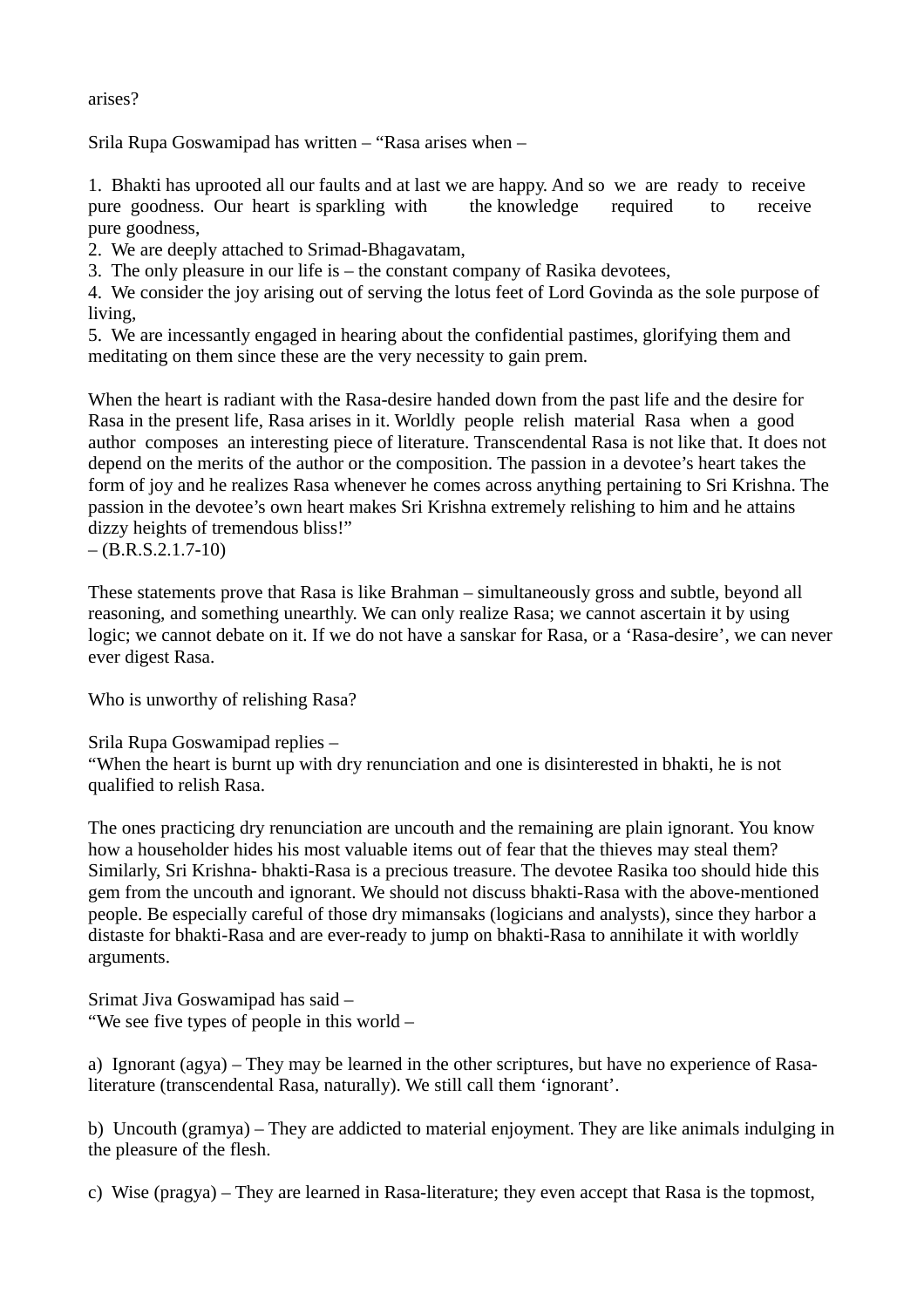yet they are so unfortunate that they are not capable of relishing Rasa. All three (ignorant, uncouth and wise) are unworthy of Rasa-realization.

d) Bhavak - They are devotees who are learned in Rasa-literature and are able to relish Rasa.

e) Bhavya – They are also devotees. They have attained success (siddhi) in Rasa-sadhana.

They are accomplished relishers of Rasa. We call them Rasika devotees." We surely understand from this discussion that bhakti-Rasa is a permanent riddle for the non- devotees. "The devotees who possess nothing but the lotus feet of Sri Hari can only relish Rasa."  $-$  (B.R.S. 2.5.131)

How does Rasa form?

Before we go into the study of Rasa-formation, we need to become familiar with certain terms such as vibhav, anubhav, satvik bhav, vyabhichari, sthayi bhav etc. Let us learn these terms and understand their definitions properly.

Vibhav – Alankar-Koustubh has defined it as – "It is the cause of Rasa. It arouses Rasa in us".

Vibhav is classified into two types –

1. alamban vibhav (=what supports Rasa) – Sri Krishna arouses Rasa in the devotee's heart.

Also, the devotee's passion for Sri Krishna causes Rasa to arise in the sadhak's heart. Here we call Sri Krishna as the 'subject' and the devotee as the 'shelter' of Rasa. Thus alamban vibhav is divided into two – subject (Sri Krishna) and shelter (the devotee).

2. uddipan vibhav (=what excites Rasa) – Sri Krishna's sweet qualities, activities, decorations, laughter, fragrance, flute, anklets, conch-shell, footprints, home, cattle- grazing pasture, Tulsi, devotees, feasts – all excite Rasa in us. So they are 'uddipan vibhav'.

Anubhav – Alankar-Koustubh states –

"'anu' means 'later' or 'what follows'. After Rasa arises in our heart, we express some symptoms externally. These are 'anubhav'. We also call them as 'Rasa-action'."

Example – The subject (Sri Krishna) and the devotee (shelter) express some external characters due to their passion for each other, such as – loving glances, smiles etc.

Some expressions are loud and are easily visible – such as – dancing in joy, singing, yelling, stretching, roaring, yawning, sighing heavily, not caring how others react to our love, salivating, loud laughter, hiccupping, smiling etc. These reveal our heartfelt passion. We call these anubhavs as 'udbhaswar anubhav' (openly visible).

"When the anubhavs (symptoms of Rasa-relish) are not so visible, we call them as 'satvik anubhav' or simply 'satvik-bhav'." – ( B.R.S.)

Srila Rupa Goswamipad has listed eight satvik anubhavs in B.R.S. –

- 1. stupefaction
- 2. perspiration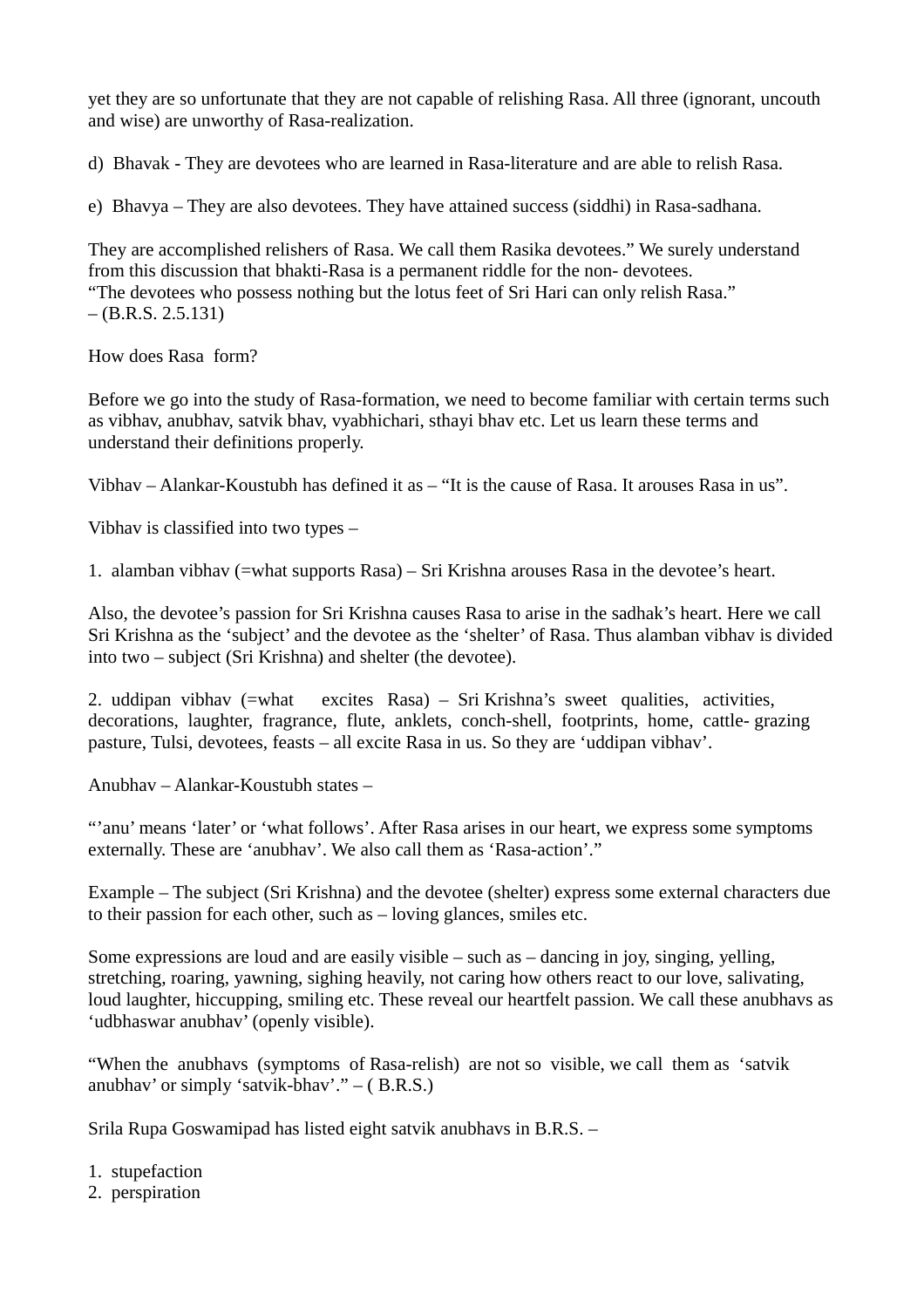- 3. goose bumps
- 4. faltering voice
- 5. shivering
- 6. paleness
- 7. tears
- 8. doom

Vyabhichari bhav – Alankar-Koustubh explains –

"This bhav is not constant; it lends color to the permanent bhav."

B.R.S. says – "it is a 'passing' bhav – so we also call it 'sanchari' or passing bhav."

Let us understand it better. Just as waves rise and fall in the sea, thus making it more beautiful, some small bhavs appear and disappear while we continue to remain in our own permanent bhav. These waves of bhav lend color to the permanent bhav. There are 33 passing bhavs in total –

- 1. complete indifference
- 2. grief
- 3. humility

4. glani (Exhaustion, fatigue of the body, lassitude, languor, depression of the mind, debility, sickness)

- 5. fatigue
- 6. arrogance
- 7. pride
- 8. doubt
- 9. stress
- 10. aveg (Frenzy, passionate absorption)
- 11. lunacy
- 12. amnesia
- 13. sickness
- 14. illusion
- 15. death
- 16. lethargy
- 17. stupidity
- 18. vreeda (bashfulness)
- 19. avahittha (Pretending to be disinterested)
- 20. remembrance
- 21. debate
- 22. worry
- 23. intelligence
- 24. patience
- 25. joy
- 26. curiosity
- 27. ougra (Tremendous anger)
- 28. amarsha (Intolerance resulting out of criticism, insult etc)
- 29. jealousy
- 30. mischievousness (or playfulness)
- 31. sleep
- 32. drowsiness
- 33. understanding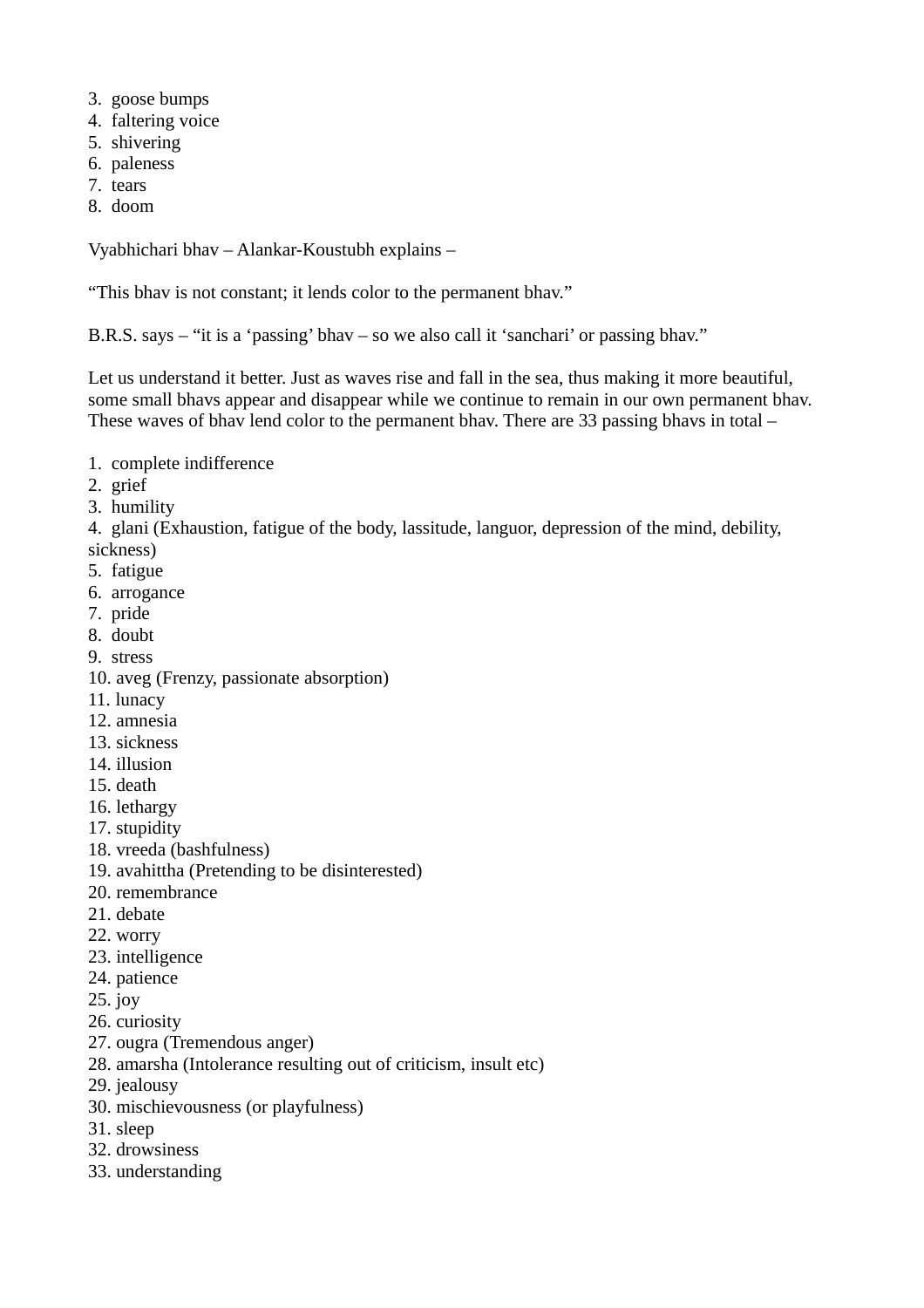Permanent bhav or Sthayi bhav -

### Alankar-Koustubh says –

"When our heart is without a tinge of rajah (mode of passion) and tamah (mode of ignorance) and it is full of only pure goodness, then an indescribable passion can fill the heart; it is the source of Rasa-relish, and the wise call it the 'permanent' or sthayi-bhav."

Srila Rupa Goswamipad says –

"Laughter is a positive feeling while anger is a negative feeling. A bhav that subjugates all other bhavs whether positive or negative and looms high above them – we call such a bhav as 'permanent'. The Bhakti-literatures call the passion for Sri Krishna as 'sthayi-bhav'." – (B.R.S.)

Our sthayi-bhav intermingles with the bhavs such as vibhav etc. and is transformed into Rasa. On its own, vibhav cannot make us realize Rasa. It just causes us to express anubhavs. The Vyabhichari (passing) bhavs only help anubhav. None of these bhavs can create Rasa in us if we do not have 'sthayi-bhav'. When our sthayi-bhav mingles with three other bhavs, then it is the sthayibhav that turns into Rasa. We have to be very clear about this.

Sthayi-bhav is permanent, whereas the other bhavs such as vibhav etc. change. Hence although the other bhavs do make us express Rasa, they are not the source of Rasa. Sthayi-bhav is a form of the great power called Hladini Shakti. It is inconceivable. Therefore Sthayi-bhav is permanent and so is Rasa. We repeat – when sthayi-bhav matures, we realize Rasa. Sthayi-bhav has only one function – to please Sri Bhagavan.

#### Here, we may question –

You said – "sthayi-bhav transforms into Rasa." In the same breath you are saying – sthayi-bhav and Rasa are both permanent. Are you not contradicting yourself? When one thing changes into another, it does not remain. This means, when sthayi-bhav will turn into Rasa, the sthayi-bhav will not exist any more, since now it is Rasa! Then how can you call sthayi-bhav permanent? Also how can you call Rasa as permanent? Since it has taken birth from sthayi-bhav – which means, earlier it did not exist. Does this not mean that both sthayi-bhav and Rasa are temporary?

#### The answer to this question is  $-$

All the divine pastimes of Sri Krishna are eternal. His various ages such as childhood, adolescence, youth – are also timeless. His behavior in these ages is eternal as well. However the devotees have a tremendous desire to behold these pastimes or to see Him in a particular form. Then He uses this as an opportunity to save the world and He manifests these pastimes. When the work is over, that leela unmanifests. The leela continues to exist, but shrouded from material eye. Similarly Rasa expresses itself in a devotee's heart and when the vibhav etc. disappear, Rasa too conceals itself.

When material reactants transform into products, the reactant disappears. For example, when sugarcane juice turns into molasses, the juice is no more. Later when it forms sugar, we do not see the jaggery. However transcendental objects are different from material things. They have an inconceivable potency. They get transformed without losing their separate identity. Example – Sri Krishna is eternally a kishor. Yet, His kishor-body becomes a child, adolescent and the adolescentbody becomes all the more beautiful as a kishor. Every stage is eternal. All the bodies – child, adolescent, youthful – are eternal. Similarly, our permanent bhav (sthayi-bhav) is eternal, yet it transforms into Rasa. Both – sthayi-bhav and Rasa continue to exist separately. About the formation of Rasa, Srimat Jiva Goswamipad has written in his Priti-Sandarbha – "The bhavs that are worthy of becoming Rasa, become Rasa."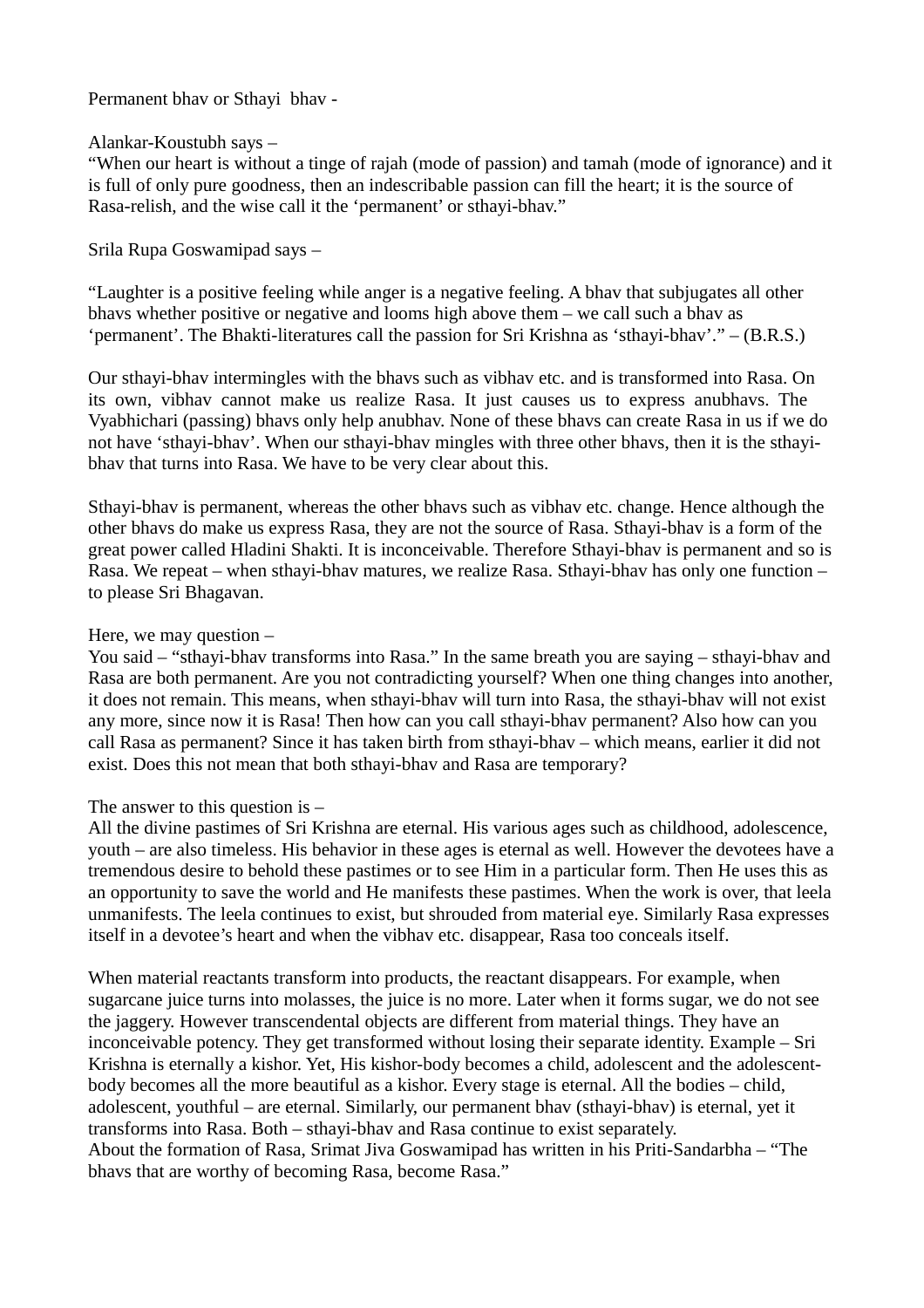Let us understand this statement better. Material vibhavs – yes, even the vibhavs pertaining to devatas are material – are temporary and are lacking in ingredients of Rasa. So they do not form Rasa. Transcendental vibhavs have all the ingredients to form Rasa. These ingredients have 3 qualifications –

- 1. The right swarup
- 2. The right associate
- 3. The right recipient

1. The right swarup – The eternal associates have the right swarup, hence they possess sthayibhav and are always situated in bliss. They reveal Sri Bhagavan to us and constantly please Him with their seva. They even criticize the joy of liberation. Such is the sthayi-bhav of the dear associates of Sri Krishna. Although we are worldly beings, by the blessing of Sri Krishna and His devotees, this bhav can arise in our hearts also.

2. The right associate - The vibhavs of material Rasa are mundane. Therefore they are naturally disqualified to arouse Rasa. On the other hand, the eternal loving confidantes of Sri Bhagavan love Him so much that their bhav spontaneously create Rasa. Their love is self- manifesting. It also reveals Sri Krishna and everything pertaining to Him. This love appears in the heart of earthly devotees and gives them similar bhav. So we should hear and meditate constantly on those eternal associates, who are in a mood akin to ours. We should be choosy about the association we keep. We should keep the company of only Rasika and sajatiya devotees who can inculcate Rasa in us.

3. The right recipient – The devotee (sadhak) too should have a desire to obtain bhakti for Sri Bhagavan. Then only he is qualified to relish bhakti-Rasa.

Alankar-Koustubh has explained these points in detail –

Sri Bhagavan's eternal associates and the devotees who follow them relish transcendental Rasa. Thus we see that two types of people relish Rasa –

- 1. the eternal associates of Sri Bhagavan Who participate in His divine Leelas
- 2. the devotees who perform sadhana according those leelas.

Rasa forms spontaneously in the eternal associates and they constantly relish Rasa. On the other hand, the devotees who follow them undergo two types of experiences –

1) They meditate on the eternal associates according to their liking (bhav) and on their pastimes with Sri Bhagavan, and in this manner Rasa arises in their heart. 2) They only hear and glorify the sweet Leelas of Sri Bhagavan, thus they relish Rasa.

When someone sings or enacts such leelas, or some great soul speaks Hari-katha very sweetly, then the devotees who hear or see this can relish Rasa. On top of this if all the people involved in these activities are in the same bhav and harbor the same desire, then the devotee can equalize his feelings with the associates depicted in the drama (or Hari-katha). This enables him to relish greater Rasa.

So we can understand that although the eternal associates are present in transcendental realm, and we reside in the material world, we too can relish transcendental Rasa like they. The only difference is that eternal associates have natural bhav. They do not need any instruction nor do they need to hear any divine discourse. However we live in the material world, so we need the right sanskar and it is necessary for us to perform sadhana. These will intensify our desire to relish Rasa and our passion will blaze forth. We need all these, because we cannot relish Rasa without a desire for Rasa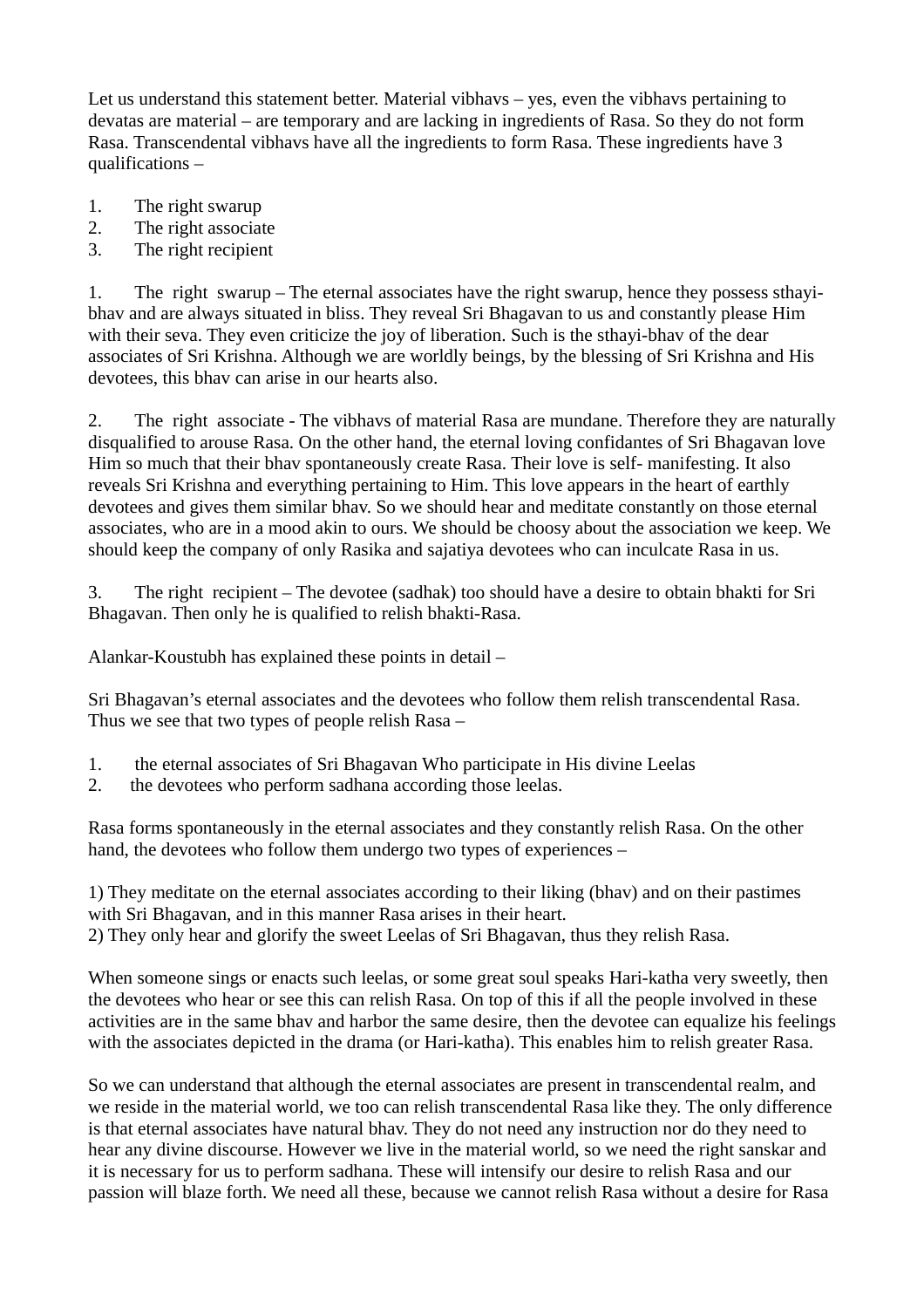and if we are devoid of Rasa-sanskar.

Equalization of Bhav

What is bhav? How can we get the bhav of the eternal associates?

'Bhav' is an experience of Sri Krishna's sweetness. Although we live in the material world, all of us can get this bhav by the mercy of Sri Krishna and His devotees. But how? The bhav of the dear eternal associates get equalized with the feelings of the sadhak. What is equalization? It means when two things become non- different from each other, yet maintain individuality. Let's put it like this – our bhav remains independent, yet becomes equal to the bhav of a sajatiya devotee. We call this bhav-equalization. By the effect of bhav-equalization, we – the mundane devotees, too can react in the same extraordinary manner as that of the eternal devotees – and very easily, at that. Srila Rupa Goswamipad states –

"Formation of Rasa is beyond this material world. Hence, it is true that, it is very difficult to comprehend. We find that the vibhavs and ratis manifest themselves easily and in an excellent manner in the senior and junior devotees. Bhav-equalization means 'unable to decide the difference between each other's bhav'. Bhav-equalization has such an impact that even the new devotees can have the same feelings or perform the activities that the experienced devotees can."  $-(B.R.S. 2.5.101-102)$ 

Srila Vishwanath Chakravartipad has elucidated the above statement as follows – "During a sat-sang, someone was reciting Ramayan. He came to the part when Hanuman was about to take a leap to cross the Indian Ocean. From the audience an emotional devotee jumped up without any embarRasasment or hesitation. He was so much absorbed in the same bhav as that of Hanuman that he wanted to cross the ocean there in the assembly itself!

Another example –

An emotional devotee was performing the role of King Dasharath in a drama. When he heard that – 'Ram has gone to the forest' – he really and truly died on the stage.

This happened since he was extremely absorbed in the bhav of Dasharath."

Thus we see that when we develop passion, although we may be newbies in devotion, we can equalize our bhav with that of the mature devotees and Rasa will arise in us. Rhetoric says – bhavequalization has an inconceivable impact. It can make an immature devotee feel non-different from Hanuman and he leapt up in an assembly to cross the ocean. Although he was an ordinary man, bhav-equalization lent him an extraordinary enthusiasm to cross the ocean, which is an astonishing feat. Sahitya-Darpan states –

"There are such bhavs with which we feel non-different; we can equalize with those bhavs." However for this we have to have passion (rati). Then even newcomers (in devotional practice) can experience bhav-equalization with siddha devotees. This forms Rasa.

The Sage Bharat has said –

"Bhav-equalization has an inexpressible power. It makes the audience/reader feel non-different from a certain character or situation."

During bhav-equalization sometimes we feel different and at other times non-different from the siddha-devotees. When we relish Rasa, we feel completely non-different. E.g. the devotee relished the same Rasa as did Sri Hanuman. When we feel entirely non-different, this stage is called 'tanmayi-bhavan'.

We should remember that the literature or drama has a very minor role in creating bhavequalization; the main thing is our own rati. If we do not possess rati, the narrator/actor cannot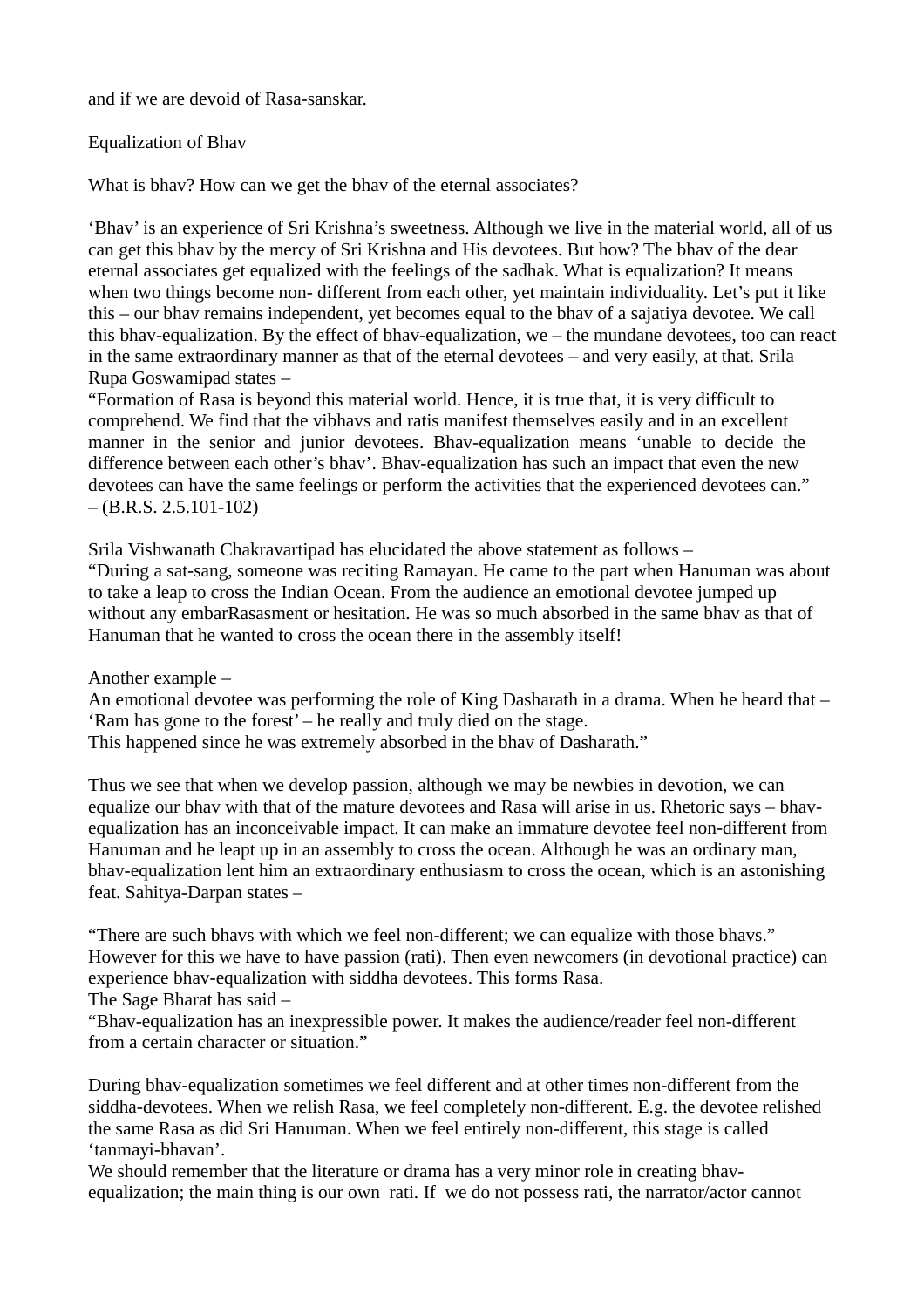arouse bhav-equalization in us. Rati makes Sri Krishna appear sweet, and therefore it reveals all that is pertaining to Sri Krishna. Rati makes Sri Krishna's sweetness relishing to us, and this in turn, enhances rati. Thus we find that the vibhavs and rati help each other to make us relish Rasa. Srila Rupa Goswamipad has written –

"There are pandits who strongly vote that divine literatures and dramas are completely responsible in arousing bhav-equalization, and hence, they instruct us to read/hear divine literature and dramas to the greatest degree. However we state that rati for Sri Bhagavan is remarkably powerful and precious. We can never ever doubt its sweetness. We ascertain rati as the topmost reason for bhav-equalization."

 $-$  (B.R.S. 2.5.90-91)

It is also true that although a devotee may be emotional, and equalize his bhav, he will not relish Rasa if he does not have the sanskar or Rasa-desire in past life. Rasa-relish is directly proportional to our Rasa-desire. If our desire for Rasa is less, when the cause of Rasa is removed, our relish too will disappear1. On the other hand, a Rasika-devotee continues to relish Rasa even when the cause of Rasa is no more. Rasa keeps on expressing itself right in front of him; it enters his heart and caresses every pore of his body. Even though the cause of Rasa has vanished, a Rasika-devotee continues to relish Rasa. He forgets everything else – after all, Rasa is magic!!

Primary and secondary bhakti-Rasa

Sriman-Mahaprabhu has thus instructed Srila Rupa Goswamipad –

"We can classify rati into five types2 depending on the class of the devotees –

- 1. shanta rati for shanta devotees
- 2. dasya rati for devotees in servitude
- 3. sakhya rati for the devotees in friendly mood
- 4. vatsalya rati for the devotees in the parental mood
- 5. madhur rati for the devotees in conjugal mood

Hence there are five types of Rasa – shanta, dasya, sakhya, vatsalya and madhur. These five Rasa are the chief amongst all the Rasa present in Sri Krishna-bhakti." – (C.C. Madhya.19.157-159)

There are some more Rasa other than these five Rasa. They are hasya - laughter (humor), adbhut extraordinary, veer – valour, karun – sad, roudra – anger, veebhatsa – horror, bhaya – terror. These seven Rasa are secondary .The devotee can be situated in any of the five primary Rasa – that is – he may be in the mood of a servant, parent etc. Then, due to some reason, these seven Rasa may enter his heart like a stranger and when the cause is removed, these Rasa too disappear. Shanta etc. are permanent Rasa. They remain always in the particular devotee's heart. For example, there is a sad situation. Then a devotee feels karun Rasa. When the sorrowful situation disappears, the karun Rasa too vanishes. Same is the case with hasya Rasa (laughter) etc. We should remember that the five principal Rasa never leave a devotee situated in that Rasa.

"The five primary Rasa are permanent in a devotee. The seven other Rasa are secondary. They come and go like strangers."  $-$  (C.C.Madhya.19.161)

The seven secondary Rasa appear and disappear in the dear associates of Sri Bhagavan. They are the 'sanchari' or passing moods. Hence we shall not discuss them here. Rather, let us learn in detail about the primary Rasa. Those devotees, who wish to study the seven secondary Rasa in detail, are requested to read the 'Uttar-part' of Bhakti-Rasaamrita-Sindhu.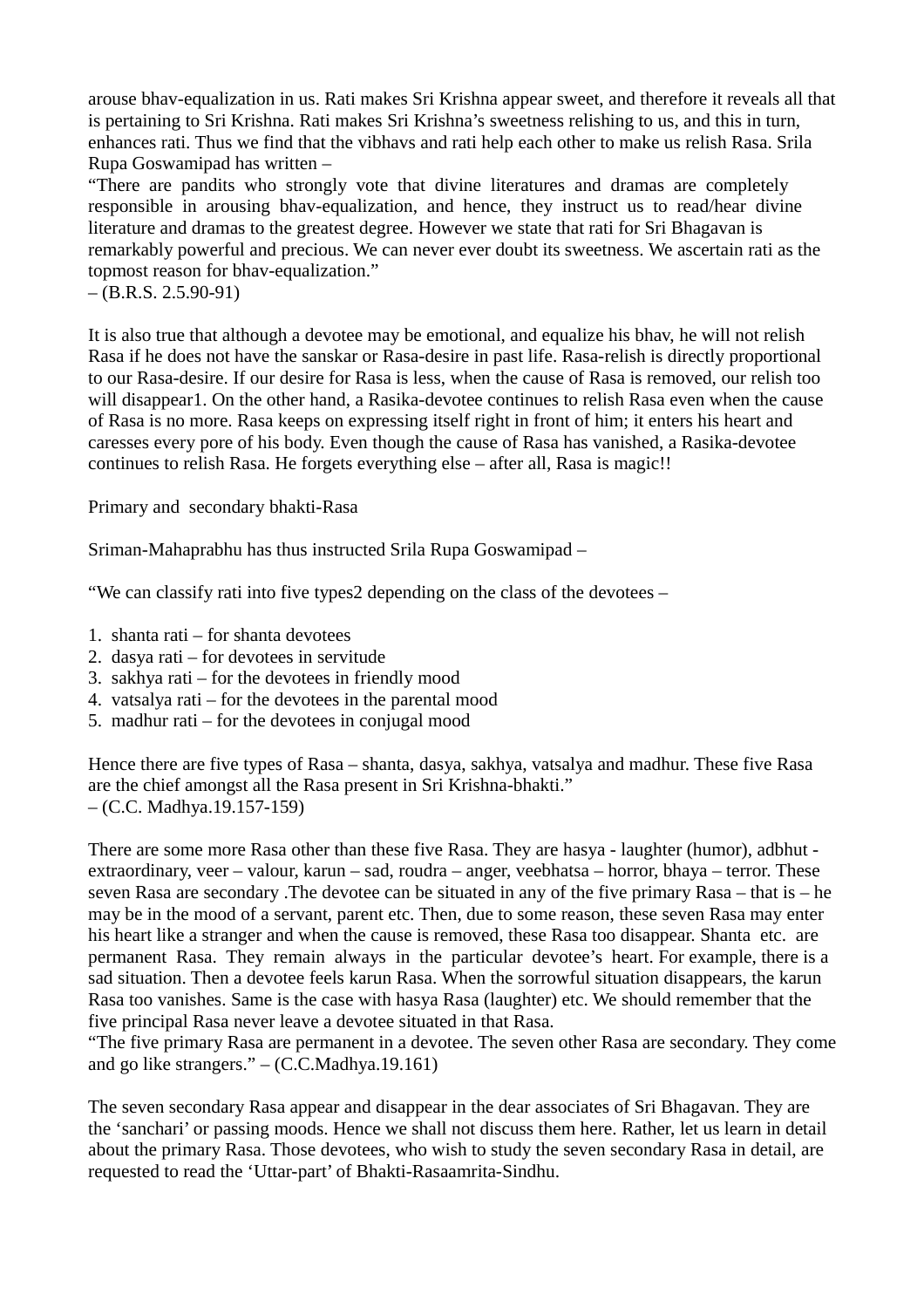Shanta bhakti-Rasa

Definition of the shanta-devotee

"Sri Bhagavan has stated with His Holy lips that, the shanta-devotee only knows His swarup and is firmly attached to Sri Krishna." (C.C.Madhya.19.173)

"A shanta-devotee does not feel Sri Bhagavan belongs to him. He knows only one fact – that He is Parabrahman and Paramatma. The shanta-devotee is only aware of the original form of Sri Bhagavan."

– (C.C.Madhya.19.177-178)

Srimat Jiva Goswamipad has written in his Priti-Sandarbha –

"The shanta-devotee is living on the borderline and his bhakti too is sitting on the margin. This means that a shanta-devotee is not exactly a devotee. His devotion does not fall inside the boundary of bhakti."  $-$  (P.S.84.)

Sri Narad-Pancharatra describes – "ananya mamata vishnou mamata premasangata, bhaktirityuchyate bhishmaprahladoddhavanaradaih."

Meaning – "Mahajans such as Bhishma, Prahlad, Uddhav and Narad have called it 'bhakti' only when we do not feel anything or anyone else to be 'mine' – we know that Sri Vishnu alone is our sole possession and we love Him dearly."

Srimat Jiva Goswamipad has stated –

"The shanta-devotees do not consider Sri Bhagavan as someone Whom they can call their 'own'. A relation with Sri Bhagavan is not inspired in their heart. Therefore it is logical that they do not feel a sense of belonging with respect to Him."  $-$  (P.S.96)

The servants and friends have a relation with Sri Bhagavan; hence they feel He belongs to them. The shanta-devotees feel that Sri Bhagavan is atmaram and self-satisfied, hence He cannot feel hungry or thirsty. He is absolute in all respects, so how can He need any seva? Srila Rupa Goswamipad has mentioned in Bhakti-Rasaamrita-Sindhu that the shanta-devotees are close to the dasya-devotees. In fact the dasya-devotees are the best friends of the shanta-devotees. He has quoted a shanta-devotee as saying –

"The supreme Brahman is a mass of fire while the living entity is its spark. He is intensely 'conscious' effulgence. When will I massage His feet?"

 $-$  (B.R.S. 4.8.20)

Srimat Jiva Goswamipad has explained this statement as follows –

"Here 'intense' implies the form of Sri Bhagavan, otherwise how can he mention 'feet'? 'Conscious' refers to 'sach-chidananda' (eternal, conscious1 and blissful). Thus we see that the shanta- devotee's mind is firmly established in the Supreme Brahman Who is sachchidananda.

Here we see that the shanta-devotee wants to massage Sri Bhagavan's feet  $-$  it is not because he wishes to please the Lord with his seva. Rather, he hopes to gratify his own senses by His touch. He wants to become happy by touching the beautiful form of Sri Bhagavan. On the other hand, the devotees who are in the mood of servants wish to serve the Lord to give Him pleasure. Hence they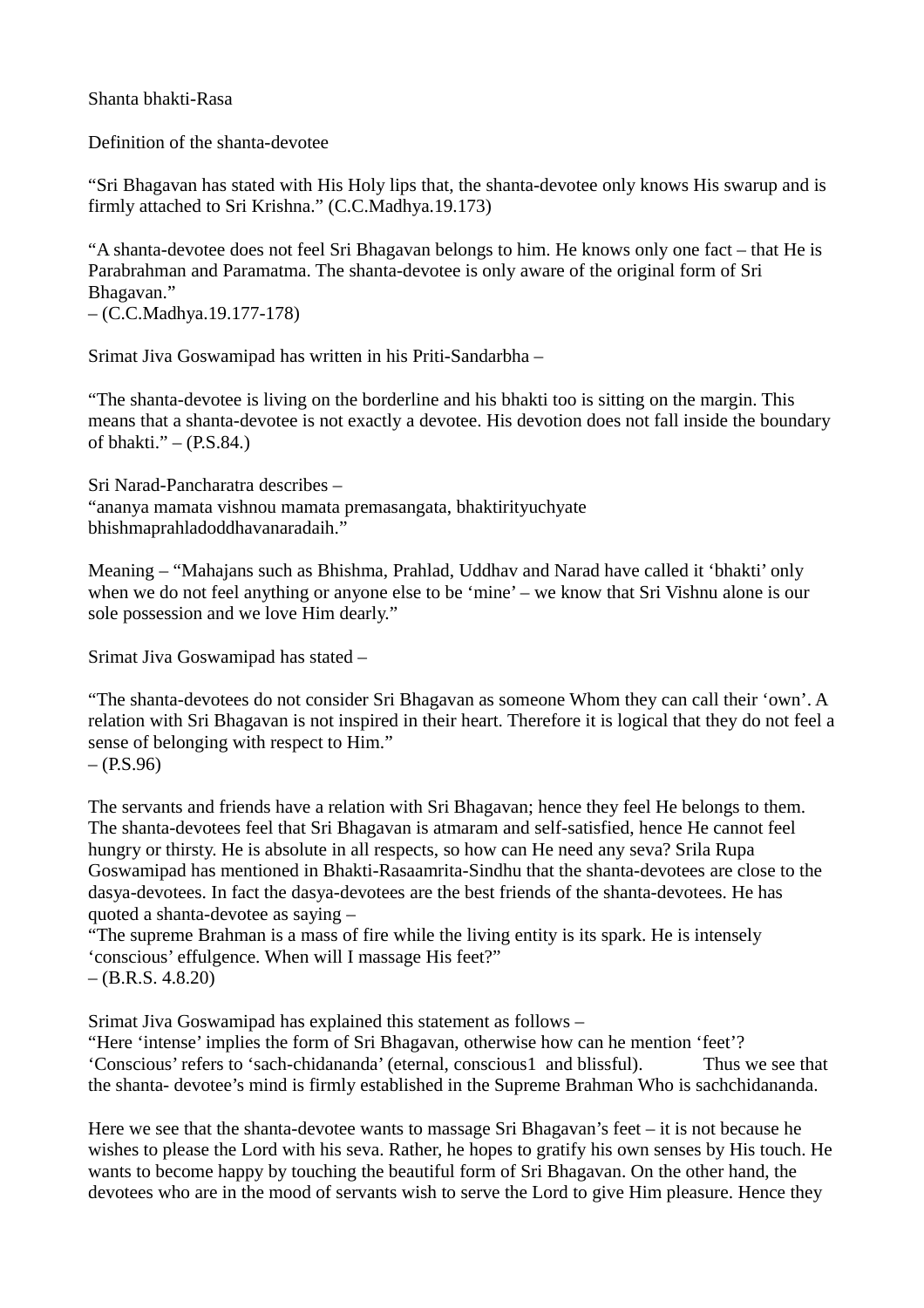are 'bhaktas' in the true sense."

"When a yogi heard the Panchajanya, he was so overjoyed that the end of his robe fell to the ground. He shook his head and shed copious tears. He was full of goose bumps. All the vows he had undertaken broke. His regulative principles were lost. When the brilliant dark blue mascaracomplexioned Lord appeared before him, he was so extremely happy and behaved in such a manner that displayed utter contempt for his own position (as that of a yogi)."  $-$  (B.R.S. 3.1.42)

Let us examine this case and determine which ingredients have come together to form Rasa. The

vibhavs (causes) are as follows –

vishayalamban – the subject of Rasa – the four-armed form of Parabrahman

ashrayalamban – the shelter of Rasa – the yogi who is in shanta-Rasa uddipan – what excites Rasa – the resounding Panchajanya

What symptoms (anubhav) did he show? The end of his cloth rolled on to the ground, he shook his head etc. He also displayed satvik-bhav (not-so-loud symptoms) such as tears and goose bumps. His sanchari-bhav (passing moods) was joy, great surge of emotion.

What are the symptoms that the shanta-devotee expresses?

These vibhav, anubhav, satvik and sanchari mingle with the permanent (sthayi-bhav) of the yogi and create shanta-bhakti- Rasa. Then the yogi relishes this Rasa.

"They glorify the excellences of Sri Bhagavan, chant names such as Parabrahman, Paramatma, etc. They know that Brahman-realization is a blissful state; hence they show interest in Him. They concentrate on the tip of their nose; try to become avadhuts, practice mudras such as gyan-mudra. They bow and glorify Sri Hari. Their not-so-visible reactions are – tears, gooseflesh.

What arouses Rasa in them? The fact that Parabrahman is almighty, calm, impartial, and He can assume extraordinary forms.

Their passing moods (sanchari bhav) are – indifference, patience, joy, understanding, remembrance, sorrow, argumentative etc."  $- (P.S.203)$ 

"krishna-nishtha trishna-tyag shanter dui gune"

Meaning – "The shanta-devotee has two qualities – he is steadfast in Sri Krishna and has given up the desire for material pleasures."  $-$  (C.C.)

We should realize that these two qualities are the basis for the other Rasa as well. This means, even though we may be situated in some other mood, it is necessary for us to possess these two qualities.

Dasya-bhakti-Rasa

"The devotees in the dasya-mood have two characteristics – they have the qualities of the shantadevotee as well as 'seva'." – (C.C.Madhya.19.180)

Srila Rupa Goswamipad has called the sthayi-bhav of the dasya-devotees as 'love mingled with awe'. He has stated –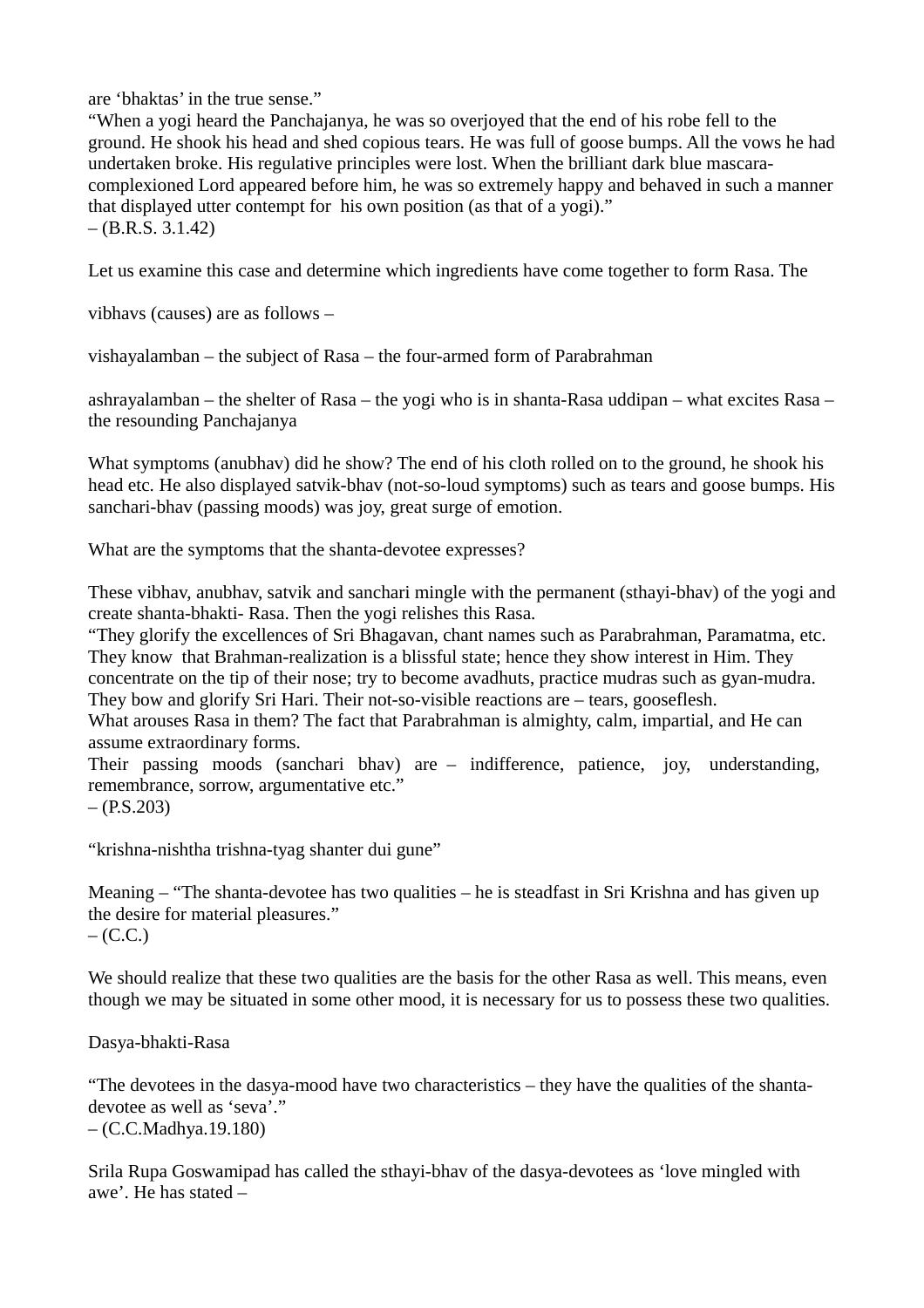"When we know someone to be our master, the slight trembling we feel in the heart is called 'awe'. When love mixes with this feeling we call it as 'sambhram-priti' (love mingled with awe). The wise term this sense of 'love mingled with awe' as 'the mood of servitude' (dasya-bhav)."  $-$  (B.R.S. 3.2.76)

Sri Chaitanya-Charitamrita says – "In the dasya-bhav the devotee has the complete knowledge that Sri Krishna is God Almighty and considers Him as the Master."

– (C.C.Madhya.19.178)

"When the devotee has aishwarya-gyan about Sri Krishna his love diminishes."  $-$  (C.C.Madhya.19.167)

However we find that the servants in Braja have a different mood from those of Dwaraka and Vaikuntha. Priti-Sandarbha (208) says –

"Aishwarya-gyan is pre-dominant in the devotees such as Akrur, who are in dasya-bhav, while although devotees such as Uddhav too have aishwarya-gyan, it is mixed with madhurya-gyan and the madhurya-gyan is more prevalent in them. But we see that in Brajadham the servants are completely in the sweet mood. They simply respect Sri Krishna because they know Him as the Son of Nanda Maharaj (and not as God Almighty). They are aware that He has excellent qualities and that He is impressive."

"The Brijwasis do not know that Sri Krishna is Ishwar.' – (C.C.Madhya.19.128)

Even the servants of Braja do not consider Sri Krishna as God, and therefore they do not hold Him in awe."

– (C.C.Madhya.19.128)

Srimad-Bhagavatam does not mention the servants such as Raktak and Patrak in Braja-leela. We do not know whether such names exist in the Vedic texts such as the Puran, Samhita or Tantra). The 10th skandha of Srimad-Bhagavatam only describes the moods of sakhya, vatsalya and madhur. Some subjects of Nanda Maharaj may have dasya-bhav for Sri Krishna and one may be eager to practice sadhana under their guidance. However since Srimad-Bhagavatam does not mention the names such as Raktak and Patrak, also it does not describe in detail the sort of seva they perform, it is very difficult to practice Raganuga bhajan in dasya-bhav. This is why Sri Chaitanya-Charitamrita says –

"mor putra, mor sakha, mor pranapati, eibhabe jei more kore shuddha-bhakti."

Meaning – "The one thinks of me as 'my son', 'my friend' or 'my beloved' is practicing pure devotion."

Thus we find that sakhya, vatsalya and madhur Rasa are the main Raganuga bhakti in Braja. When a devotee gets the dust of Sri Krishna's lotus feet, accepts Mahaprasad, associates with the das-devotees, his

What are the symptoms expressed by a das-devotee?

He performs seva according to what he is capable of, is steadfast in Sri Krishna-bhajan etc. His satvik anubhavs (invisible symptoms) are stupefaction, tears etc. His passing or sanchari bhav are joy, pride, patience, indifference, humility, curiosity, surge of emotion.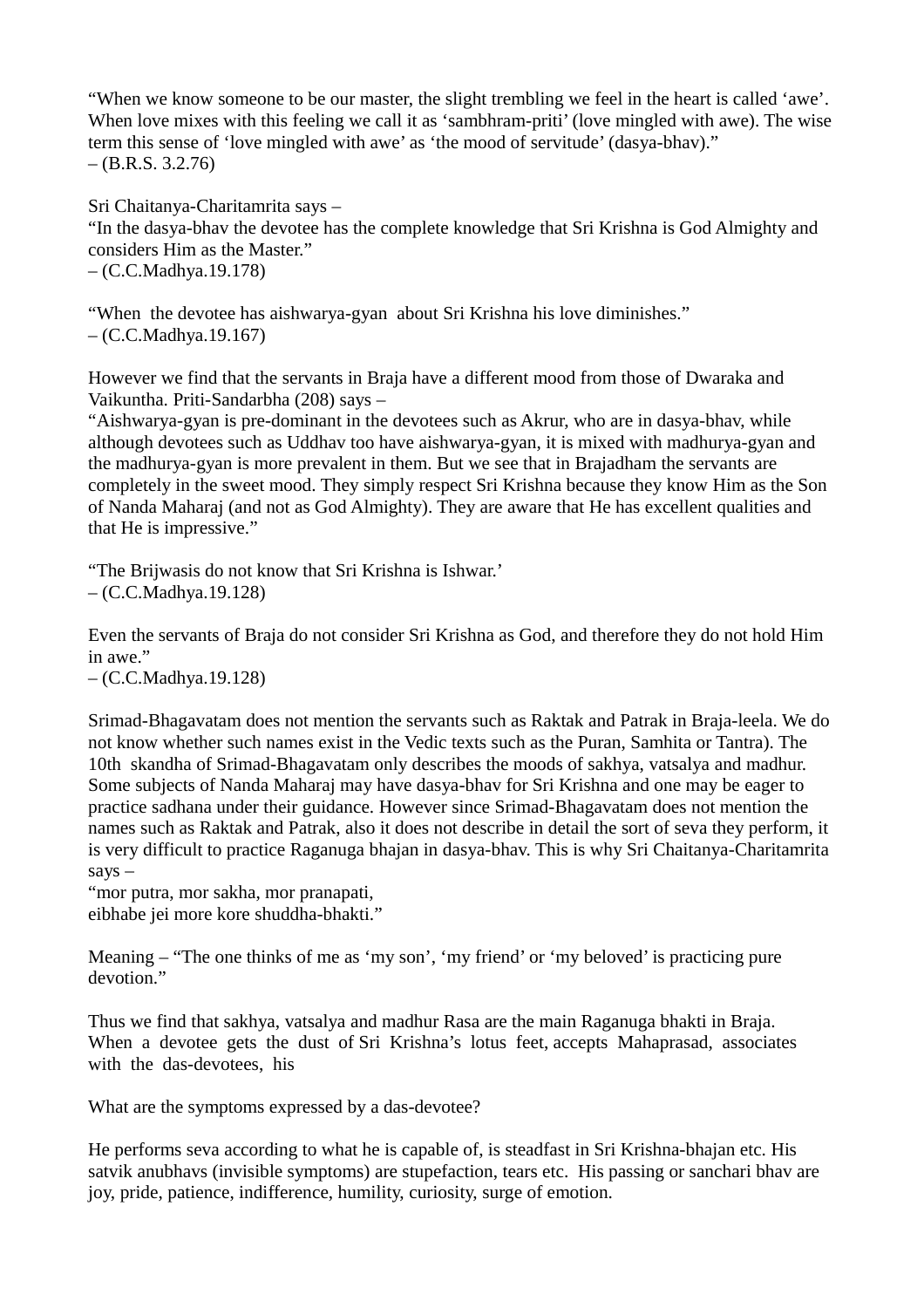"When Daruk (Sri Krishna's charioteer) saw Sri Krishna in front of the main gate of Dwaraka, he was unable even to fold his palms, and attained a very strange state."  $-$  (B.R.S. 3.2.135)

What forms Rasa in a das-devotee?

From this verse we ascertain the vibhav as follows –

Sthayi-bhav – love mingled with awe, since he is a servant in Dwaraka

The subject of love – Sri Krishna Who knows He is the protector

The shelter of love – Daruk, who knows he is under Sri Krishna's protection What excited Rasa in him – the vision of Sri Krishna at the main gate of Dwaraka Symptoms of Rasa – He gazed with reverence and tried to fold his palms

Satvik bhav - He was unable to fold his palms; this indicates he was stupefied

Passing bhavs – He was joyful, immobilized, shivering in thrill, eager to serve.

Thus we find that Daruk was relishing remarkable Rasa when his Master Sri Krishna arrived suddenly after a very long period of absence. This mercy upon him was entirely unexpected and he relished many strange bhavs.

Sakhya-bhakti-Rasa

"The devotees in friendly mood has three characteristics –

1. the qualities of the shanta devotee

2. the seva performed by the servants

3. The mood of non-difference between himself and Krishna is very strong in a sakha and the friend is devoid of awe and reverence.

A sakha climbs on Sri Krishna's shoulders and also lets Him climb on his; he plays as well as fights with Him. He serves Sri Krishna and takes service from Him2. He loves Sri Krishna more than the shanta-devotee and the devotee in the mood of servitude. He considers Sri Krishna as non- different from Himself. In this manner the friend subjugates Sri Krishna. For this reason you can recognize sakhya-Rasa by the three above characteristics."

– (C.C.Madhya.19.181-184)

Srila Rupa Goswamipad has termed sakhya-bhakti-Rasa as 'preyo-bhakti-Rasa' (preyo = dear, loving).

"When two friends are nearly equal, they feel non-different from one another. They are devoid of awe and reverence. We call this relation as 'sakhya'. They are in the mood of 'vishrambha'.

'Vishrambha' means very deep faith that lacks hesitation of any sort."

 $-(B.R.S.)$ 

Srila Rupa Goswamipad has described Sri Krishna Who is the subject of love in sakhya Rasa, as  $follows -$ 

"Shyamsundar is well-dressed, has all good qualities, He is strong, speaks so many extraordinary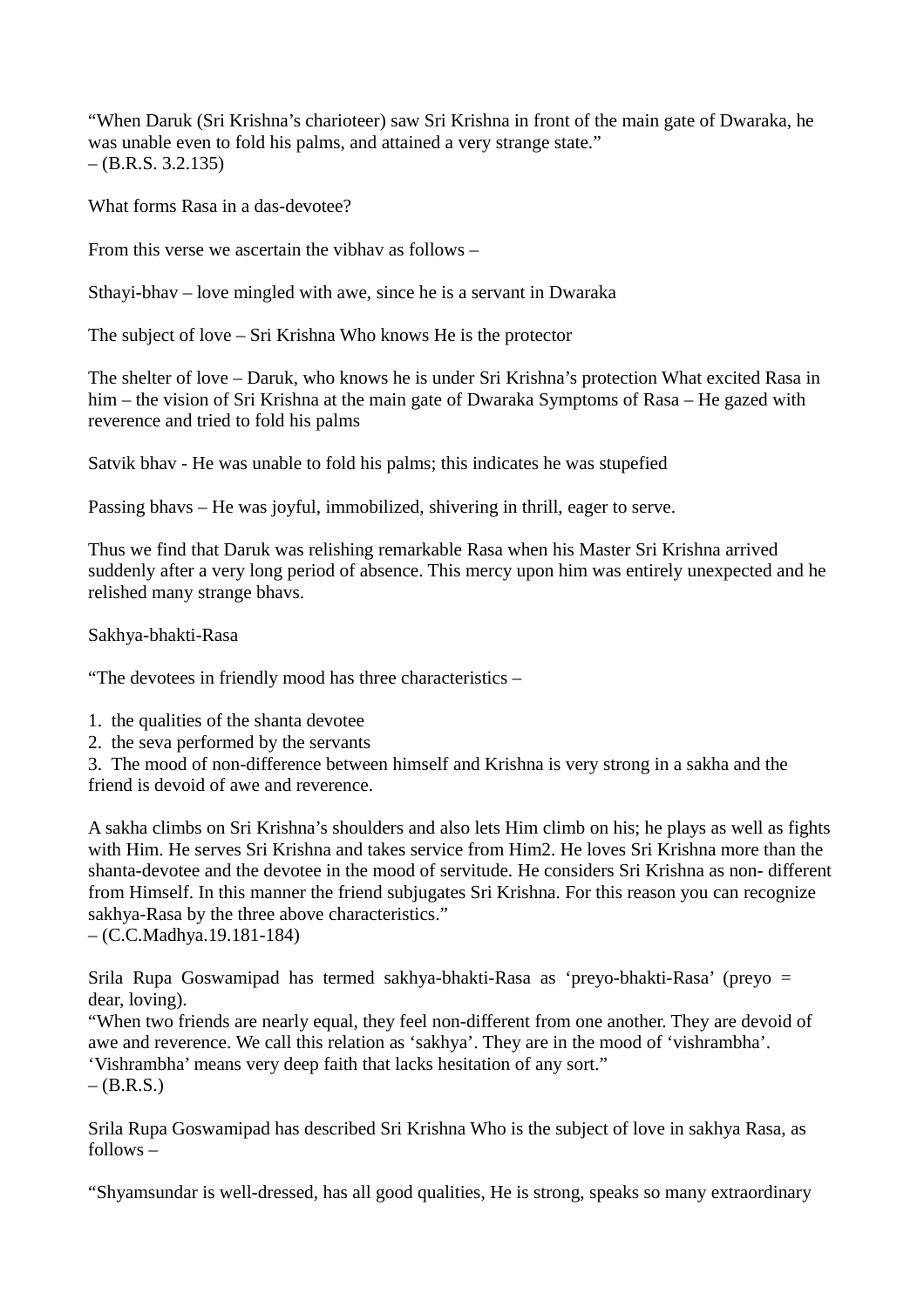languages and is an expert at well-articulated speech. He is extremely learned, exceptionally talented, highly capable and kind. He is the bravest of all, witty, intelligent and forgiving. Sri Krishna loves all and is loved by everyone. He is upbeat, joyful and great to be around with."

All these qualities are arousing Rasa in the devotees belonging to the friendly mood.

"The sakhas are the shelter (ashray) of this Rasa and they look handsome like Sri Krishna. They even dress like Him. Unlike the servants, they do not have the slightest inkling of hesitation. They only have very firm faith in Sri Krishna." – (B.R.S.)

Arjun, Bhimsen, the brahmin Sudama are Sri Krishna's friends in Dwaraka. Amongst them, Arjun is the closest. However, if we take all His friends into account1, then the sakhas of Braja are the topmost. They are the closest. How are these sakhas?

"They are overcome with extreme grief if they don't see Shyamsundar for just one moment. They want to play with Him always and Sri Krishna is their life and soul. Such are His Brijwasi-sakhas. They are the greatest of all His friends." – (B.R.S.)

Sri Krishna's Braja-sakhas are of four types –

1. suhrit (companions)– These boys are slightly older to Sri Krishna. They hold weapons and are always trying to protect Him from bad men. E.g. – Subhadra, Mandalibhadra, Bhadra- vardhan, Gobhat, Indrabhat, Bhadranga, Veerbhadra, Mahagun, Vijay, Balabhadra etc.

2. sakha (friends)– These friends are younger to Him and like to serve Him. Although they are definitely in the sakhya-mood, they have a whiff of dasya-Rasa about them – They look up to Sri Krishna. Their names are as follows – Vishal, Vrishabh, Ojaswi, DevapRasatha, Varuthapa, Maranda, Kusumapeeda, Manibandha, Karandham etc.

3. priya-sakha (dear friends)– They are equal to Sri Krishna in age and are in pure sakhya- Rasa. E.g. Shridam, Sudam, Dam, Vasudam, Kinkini, Stoka-Krishna, Amshu, Bhadrasen, Vilasi, Pundarik, Vitanka, Kalavinka etc. These sakhas please Sri Krishna by indulging in various friendly sports with Him. They have fisticuff-fights and stick-fights with Him. They joke and play pranks. Thus they give pleasure to Sri Krishna. Shridam is the topmost in this category.

4. priya-narma-sakha (bosom friends)– They are greater than the suhrit, sakha and priya-sakha. They have a special bhav. Their bhav is laced with sakhi-bhav. They help Sri Krishna to unite with the sweethearts. They are engaged in confidential services such as carrying messages between the lovers and helping in secret meetings. Therefore we call them priya-narma-sakhas. E.g. Subal, Arjun3, Gandharva, Vasanta, Ujjwal, Mandhumangal etc. Amongst them, Subal and Ujjwal are the closest to Sri Krishna.

What arouses sakhya-Rasa ?

Sri Krishna's age, beauty, flute, cow-horn (a type of musical instrument), jokes, witty repartees, talents, the way He mimics kings and the incarnations of God. Visible symptoms or activities of a devotee in sakhya-Rasa are as follows – wrestling, playing throw-ball, dice-game and various other boyish sports. The silent activities (satvik) are – stupefaction, perspiration. The passing bhavs are laughter etc.

Srila Rupa Goswamipad has explained with a concrete example –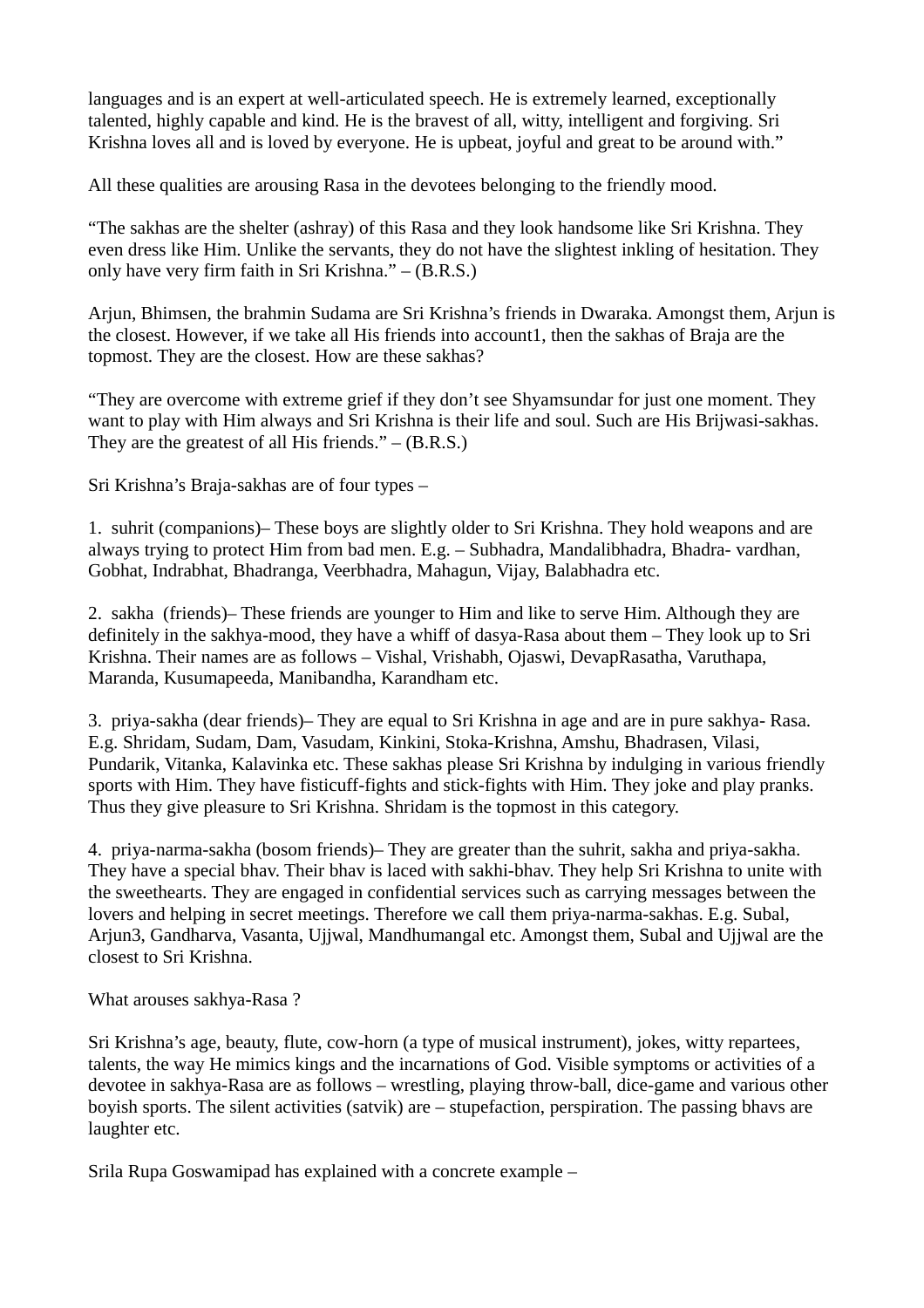"Mukunda looked as handsome as a mass of cloud illuminated by the star 'Swati'. When He loudly commenced the festival of sports by blowing sweetly, yet forcefully into the enchanting flute, there was a shower of jubilation all around. In this joy, Shridam's body, that resembled an exquisite pearloyster, expressed little droplets of perspiration that gleamed like pearls."  $-$  (B.R.S.3.3.98)

The vibhavs (cause of Rasa) are as follows –

Sthayi-bhav - the passionate mood called 'vishrambha' which exists only in Braja

The subject of love – Sri Krishna

The shelter of love – Shridam

What excites Rasa – the song of the flute

Anubhav – activities expressed by the devotee – boyish-sports

Satvik – perspiration

Passing bhavs – joy, playfulness

The Mahajan has thus described the sakhya–Rasa –

"jamunar tire kanai shridamere loiya, mathamathi ron kore shrama-jukto hoiya. prakhar robir tape shukailo mukh,

dekhi shob sakhagoner mone hoilo duhkh. ar na khelibo bhai cholo jai ghare, sakale jaite ma kohiyachhe shobare.

molin hoilo kanai mukhani tomar, dekhiya bidore hiya ama shobakar.

beli abasan hoilo cholo ghare jai, ithe balaram dur bone gelo gai."

Meaning – "Kanai locked horns with Shridam on the banks of the Yamuna and both of them fought vigorously – so much so – that they were bathed with perspiration from head to toe. The scorching heat of the sun burnt Sri Krishna's face. When the sakhas saw this they were overcome with grief. (They love Him so much!!) Out of concern for Him, they stopped the game and said – "We shall not play any more, brothers, come, let's go home". In stead of revealing the true reason for wanting to return, they simply said – "Mother Yashomati has told all of us to go home early today. Why, my dear Kanai, Your face has turned so pale!! Our hearts are bleeding, seeing You thus!! Anyway, the sun is about to set, come, let's go home. Look, Balaram has gone far and the cows too have wandered deep into the forest – if we wait any longer, it will get dark, and then, how will we collect them?" (This implies that – Kamsa's emissaries may attack us any moment. Then what will we do? Since Balaram, Who can protect us, too has gone far. Once again, this proves the lack of 'aishwarya-gyan' in the Braja-sakhas.)

Vatsalya-bhakti-Rasa

"The devotee in vatsalya-Rasa has 4 Rasa-qualities –

- 1. the qualities of the shanta-devotee
- 2. the seva of the servant as a parent the seva comprises of love, care and protection.
- 3. the qualities of the sakha, namely, no self-consciousness and no awe and reverence,
- 4. love is much more in this Rasa, hence the devotee scolds and beats Sri Krishna. He considers himself as the protector and thinks he is responsible for Him.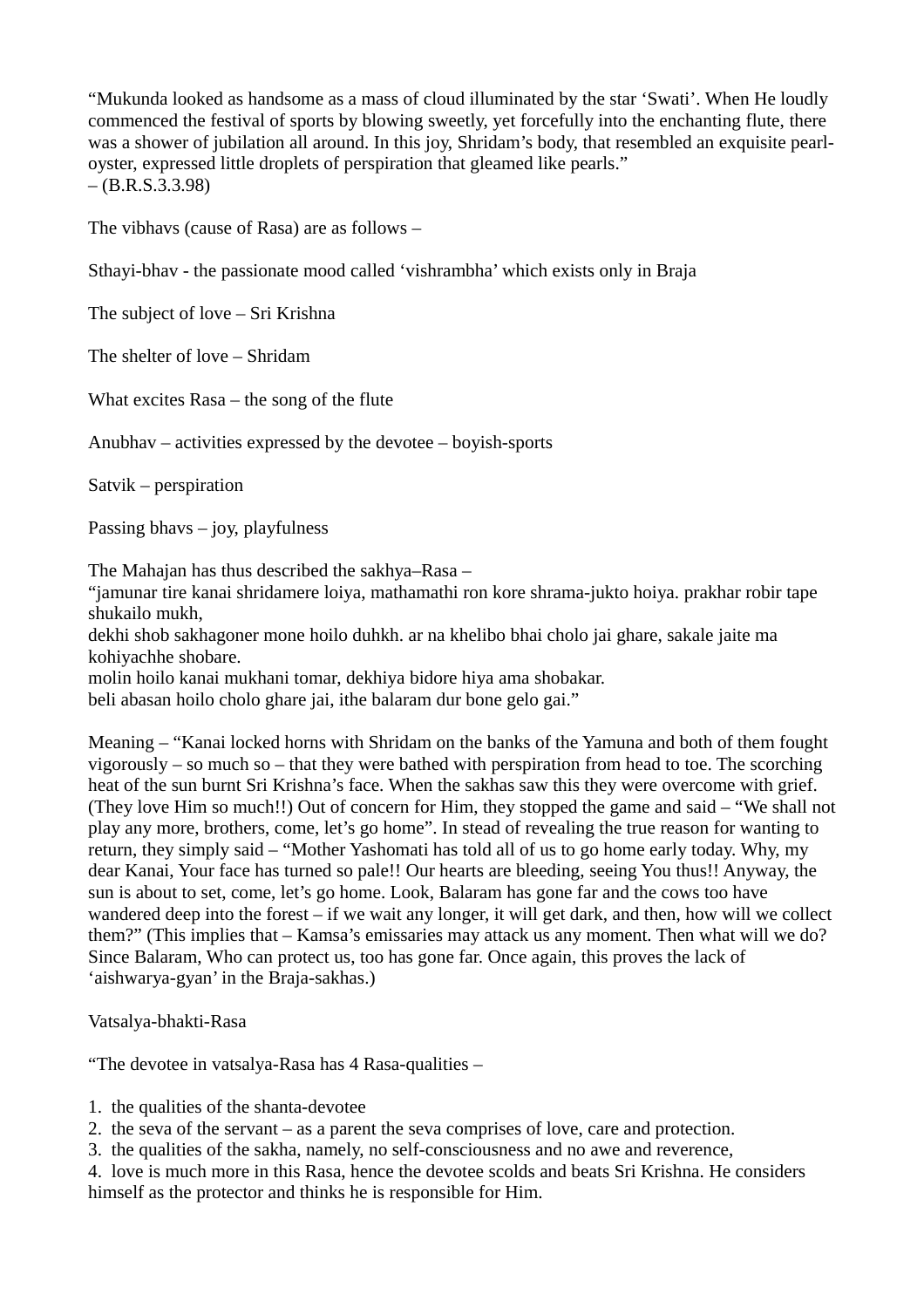Since the devotee in vatsalya-Rasa has all the above qualities, this Rasa is as delicious as nectar." – (C.C.Madhya.19.185-187)

Vatsalya-rati is the permanent (sthayi-bhav) of the devotee in vatsalya-Rasa. Sri Krishna is the subject of this Rasa. How is He?

"He is soft, dark and serene like a garland of fresh blue lotuses. His eyes are shaped like lotuspetals and their corners are playing restlessly. His thick black eyelashes resemble black bees hovering around the lotus (His eyes). When Vrajeshwari Mother Yashoda saw her beautiful son playing in the dust of Braja, she wet her body with milk that flowed involuntarily from her breasts." (B.R.S. 3.4.3)

Thus Sri Krishna, Who is dark, handsome, endowed with excellent qualities, soft, sweet-spoken, simple, innocent, well-mannered, respectful and kind, is the subject of this Rasa. The Queen of Braja (Yashoda-mata), Rohini-mata, the Aunties, the Gopis whose sons Brahmaji had stolen, Devaki, her co-wives, Kunti, Vasudev, Sandipani Muni (His teacher) and other elders are the shelter of this Rasa. This list is arranged in descending order of love.

What excites vatsalya-Rasa?

The child-form, childish beauty and attire, babyish pranks, sweet speech, smile and leelas.

What are the reactions of a devotee in this Rasa?

She kisses Sri Krishna's forehead, caresses Him, blesses Him, and commands Him. She bathes Him, cares for Him and instructs Him about His welfare. A devotee in vatsalya Rasa also displays 9 types of silent reactions – 8 of them being stupefaction etc. and an additional one – milk flowing from the breasts.

The passing moods are  $-$  joy, strong emotion, eagerness.

The sthayi-bhav of the devotee mingles with vatsalya-rati and becomes vatsalya-Rasa. An example of this Rasa –

Yashoda and Rohini were so full of love for Gopal that milk would flow spontaneously from their breasts. He would get covered with dirt from head to toe – this was His anga-rag1 – yet they would pick up both beautiful babies (Krishna and Balaram) onto their laps. Then they would breast-feed Them. When the babies would suckle, the mothers would gaze lovingly at Their enchanting smile that revealed few tiny teeth. This would immerse them in supreme bliss."  $-$  (B.R.S. 108.23)

In this verse the ingredients of Rasa are as follows –

Sthayi-bhav – the devotee should have a passion called 'vatsalya'. The subject of Rasa – Sri Krishna and Baladev who are crawling.

The shelter of Rasa – Mothers Yashoda and Rohini.

Uddipan – what excites Rasa – the childish age of Sri Krishna and Balaram, sweet smile, childish pranks.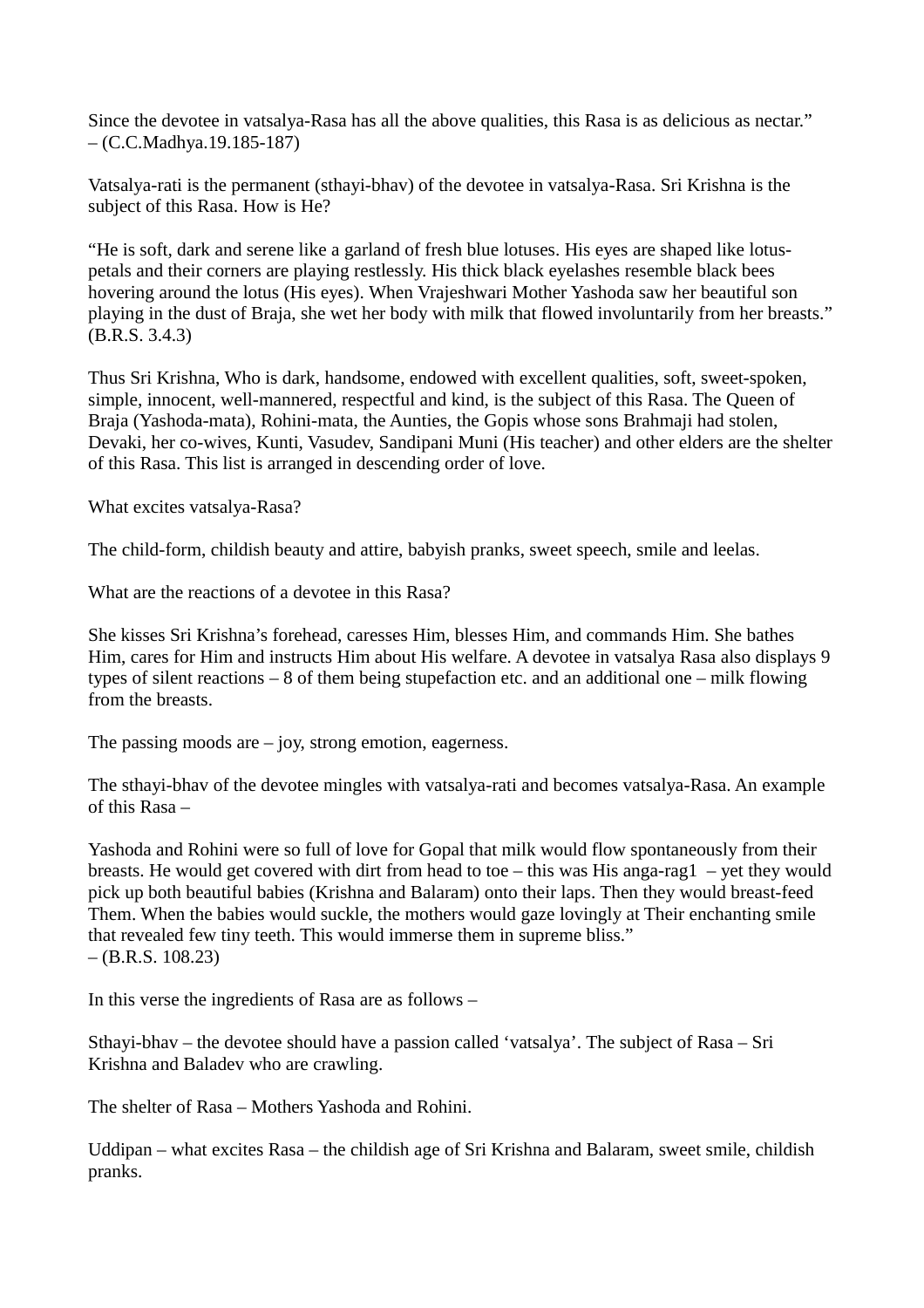Reactions of Rasa – the devotee caresses, pets, kisses the forehead and wipes the dust off His body

The silent reactions of the devotee – tears, goose bumps, breasts overflowing with milk

The passing moods of the devotee  $-$  joy, aveg, eagerness.

The Mahajan has described Vrajeshwari Mother Yashoda's vatsalya Rasa so sweetly – "Her heart burnt in anguish and torrential tears flowed from her eyes, while her heart was shattered in grief – how would He go to the woods (to graze the cattle)? Why, He didn't even know the house and its surroundings well till now! How could a mother bear such sorrow? O my dearest, O the darling of the Yadavs1, is there no wealth at home that you should step in the woods? Let the other cowherd boys take the cattle. I have no one else to call my own and no support but You. You are my only darling, how can you bear to leave me and let my life be engulfed in darkness? You are only a suckling babe, and you want to go to the forest with the cows? How can I rest in peace at home? O my dear, Your body is as soft as butter – why, the sun will melt You and You will be finished!! The mere thought of this makes my heart tremble! The sun is soaring overhead and the mercury is rising high; it is pouring fire – how will my little one survive? The grasses are so huge – each one is like a spear! They will pierce your soft skin like anything! Your feet are like velvet flowers, how will You run when they enter Your feet?

When the Gem of Gokul (Gokul-mani) heard His mother weep so pathetically, He tried to console her in so many ways – He said – Mother, please do not grieve, I have nothing to fear for after all, I have this Shekhar Roy (poet) to accompany me."

Madhur-bhakti-Rasa

"A devotee in madhur Rasa five characteristics in all –

- 1. she is steadfast in her attachment to Sri Krishna (like a shanta-devotee)
- 2. extreme seva (of the das-devotee)
- 3. the unhesitating (frank) behavior of the sakha
- 4. caring and protecting attitude of the vatsalya devotee
- 5. over and above she serves Sri Krishna by offering her body.

Just as the five elements (sky, air, fire, water and earth) have the qualities of the previous elements, and ultimately the earth has all the five characteristics, similarly the madhur-devotee has a beautiful conglomeration of all the qualities of the devotees in other Rasa. Therefore this Rasa has much more relish and it tastes extraordinarily wonderful!" – (C.C.Madhya.19.189-192)

The ingredients of madhur Rasa –

Vibhavs – the object of Rasa – the unparalleled Sri Krishna Who is the Chief of the vidagdhas. Example – "Dear sakhi, Sri Hari is gladdening the hearts of all the Gopis by entertaining them with His body that is softer and darker than the blue lotus; thus He is pleasuring them with a Feast of Love. Every part of His body is freely embraced by the Braja- beauties – thus He is looking all the more charming. In this manner He is sporting in this spring season like Eros personified." – (Geet-Govindam)

"The maidens of Braja appear exquisitely sweet and new each moment; every tendency of their heart is a wave of love and they adore Him as their Beloved – I pay obeisance to such remarkable Braja-kishoris."  $-$  (B.R.S. 3.5.6)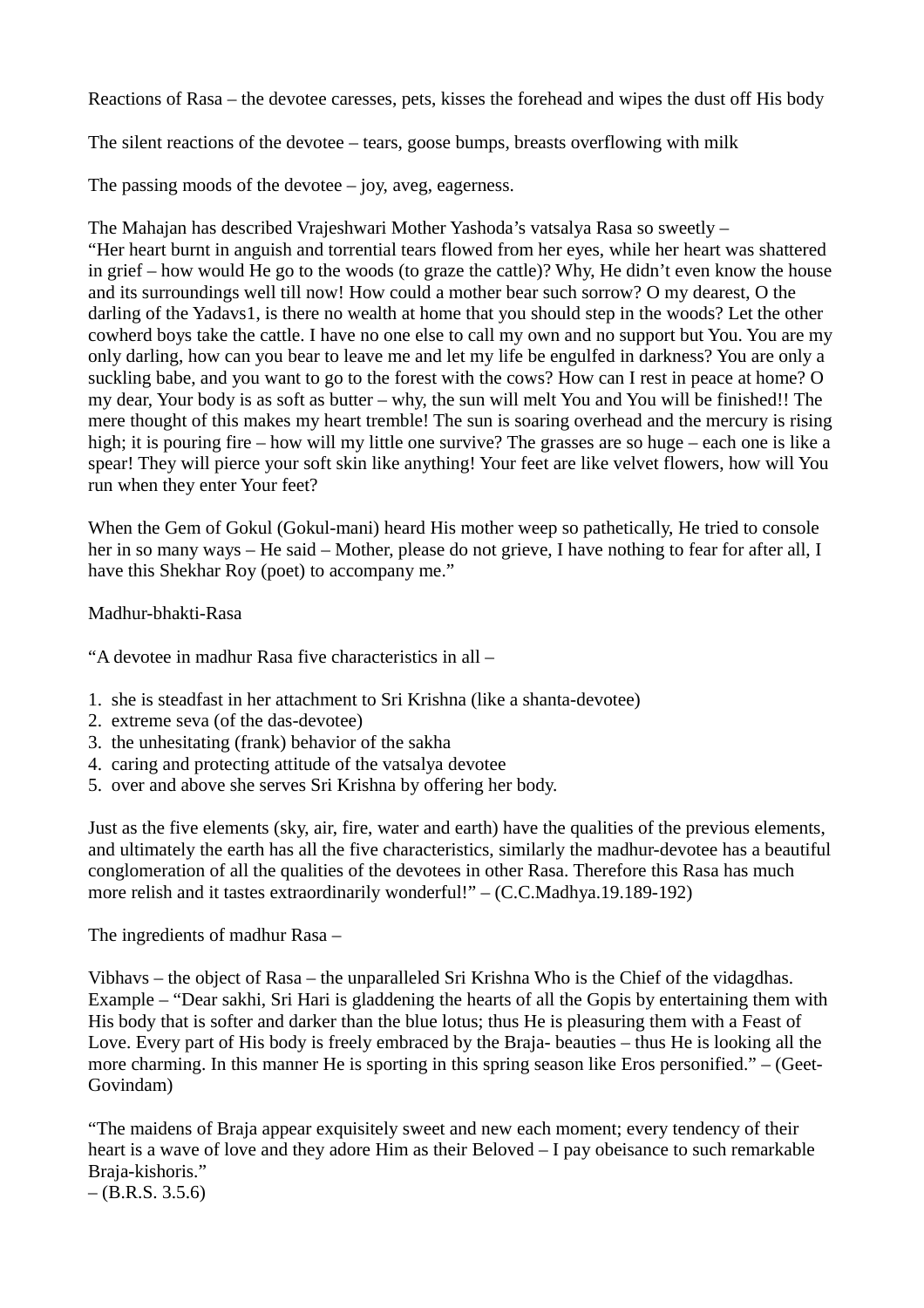Although the queens of Dwaraka and women like Kubja (in Mathura) too have kanta-bhav (the mood of a sweetheart), the Braja-beauties are in parakiya-mood, and they are the greatest of all sweethearts.

"Amongst them, Srimati Radharani, Who is the crest-jewel of all Braja-balas, is the topmost."  $-(B.R.S.)$ 

"Sri Krishna is the embodiment of love and so a devotee entirely subjugates Him with his love. Also the gopikas are very mature where pure prem-Rasa is concerned. After all there is no Rasaabhasdosh1, in the love of the Gopikas. Hence they are able to satisfy Sri Krishna supremely.

One group of Gopis is 'vama' (crooked) while the other group is 'dakshina' (generous, straight etc.). They make Sri Krishna relish Rasa in many ways. Amongst all these Gopis, Srimati Radha Thakurani is the topmost, for She is the treasure-mine of crystal pure dazzling love. She is

'madhyama' in age and balanced in nature. Her love is immensely intense and so She is constantly 'vama'. Due to this, She is always going into man, and this creates huge waves in Sri Krishna's ocean-like bliss."

– (C.C.Madhya.17.156-157, 159-162)

How is Srimati Radharani's beauty?

What excites madhur Rasa? (uddipan vibhav)

"Her eyes steal the beauty of an inebriated chakori, Her face stifles the glory of the full moon, Her immensely exquisite beauty makes super- pure gold feel very much ashamed of its brilliance – look, there is Sri Radha – the One Who contains all sweetness of the Nectar."  $-$  (B.R.S.)

Sri Hari's and His sweethearts' qualities, names, characteristics, decoration, associated elements and some marginal objects – all arouse this Rasa.

Qualities – They are divided into three –

- 1. physical quality age, looks, lavanya, beauty, sweetness etc.
- 2. verbal quality sweet speech that delights the auditory sense is the 'verbal quality'.
- 3. mental quality gratefulness, forgiveness and kindness are the mental qualities.

Names – Sweet sounds such as 'Radha' and 'Krishna' are the 'names' that excite Rasa in a devotee of madhur Rasa.

Characteristics – We can categorize them into two –  $(1)$  anubhav  $(2)$  leela. We shall discuss the

'anubhav' separately, since it is a long topic. Here let us see the leelas that arouse madhur Rasa. Sri Krishna's characteristics are – playing the flute, Ras-sports, ball-game. Srimati Radharani's characteristics are – graceful-ness, playing the veena, music, cooking.

Decoration - It is of 4 types –

1. clothes

2. ornaments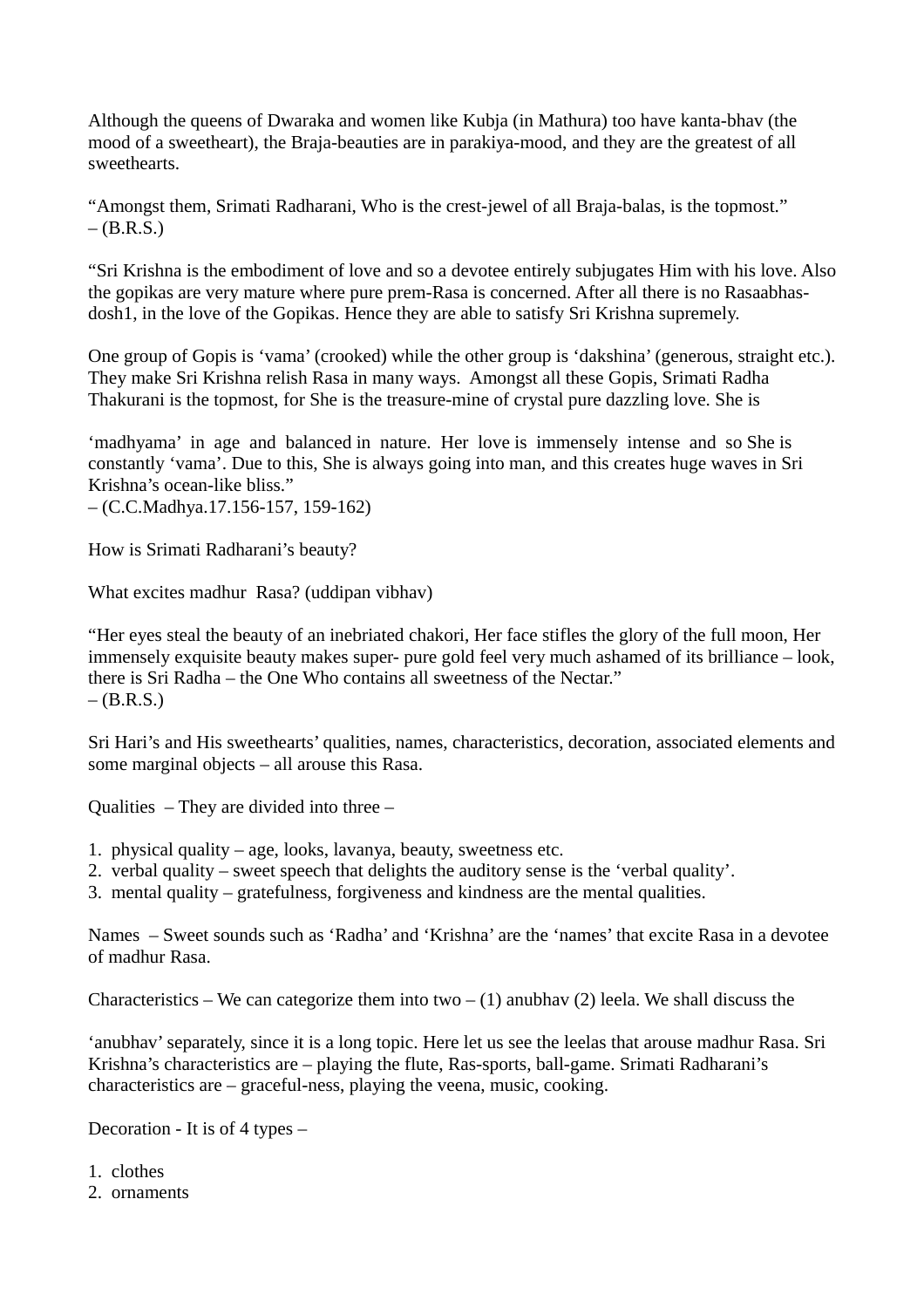3. flower-garlands

4. unguents

Associated elements - We can classify them into two –

1. lagna – Sri Krishna's lagna are – the flute-song, sound of the horn, singing, body- fragrance etc. Srimati Radharani's lagna are – song of the veenas, music and body- fragrance. 2. sannihita – Sri Krishna's sannihita are – flower-garland, gunja-mala, saffron anointments.

Srimati Radharani's sannihita are – flower-garlands, veena, dear friends such as Lalita and Sri Radhakund.

Some marginal objects – moonlight, clouds, lightning, spring season, sharad season, full moon, breeze, peacocks, cuckoo, he-parrot and she-parrot.

What are the reactions of a devotee in madhur Rasa (Anubhav)?

In madhur Rasa we have three types of anubhavs – alankar, udbhaswar, vachik

1. Alankar – The commonly maidens are at the height of youthfulness, and they are always absorbed in their life and soul – that is – Sri Krishna. Their heart is attacked with all sorts of bhavs, called 'alankar'.

We can list twenty alankars –

- 1. hav,
- 2. bhav,
- 3. hela,
- 4. beauty,
- 5. splendor,
- 6. glow,
- 7. sweetness,
- 8. pragalbhata (pragalbhya),
- 9. generosity,
- 10. patience,
- 11. leela,
- 12. love-dalliance,
- 13. vichchhitti,
- 14. vibhram,
- 15. kilakinchit,
- 16. mottayita,
- 17. kuttumita,
- 18. bibbok,
- 19. lalit
- 20. vikrita

Stupefaction and surprise are two additional alankars.

1 The literal meaning is 'jewellery'. These are actually bhavs that are so beautiful and loving that they entice Sri Krishna instantly, just like jewellery makes an ordinary girl appear beautiful and attracts a mundane 'lover'.

2. Udbhaswar – loud reactions of a devotee in madhur Rasa – the sweetheart's skirt-string loosens,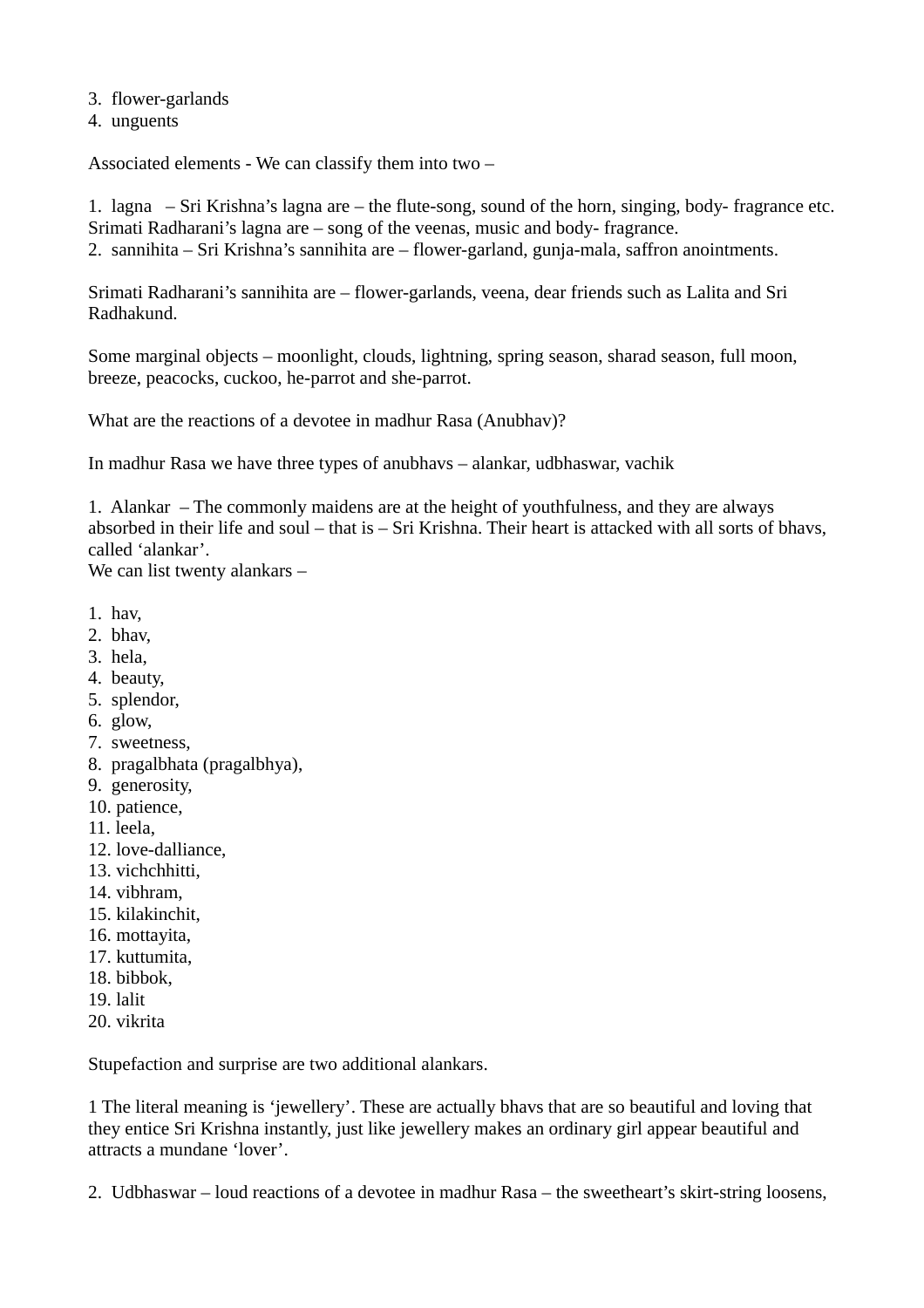her uttariya (dupatta)1 falls, she stretches the upper body, yawns, flares the nostrils, sighs heavily, rolls on the earth, sings, does not care for the public, spins around and hiccoughs; these are the udbhaswar reactions.

3. Vachik – verbal reactions of a devotee in this Rasa – there are 12 in all – alap, vilap, samlap, pralap, anulap, apalap, sandesh, atidesh, apadesh, upadesh, nirdesh and vyapadesh.

The devotee expresses all the eight satvik bhavs such as stupefaction, perspiration, gooseflesh etc. A devotee can express any one of the 5 levels in satvik bhav – they are as follows –

- 1. dhumayita expressed when the devotee is in the stage of bhav or rati.
- 2. jwalita when the devotee is in the stage of prem.
- 3. deepta expressed in the stage of sneha, man, pranay, rag and anurag.
- 4. uddipta in the stage of rudha-Mahabhav.
- 5. suddipta in the last stage, that is Mohanakhya-Mahabhav.

Only Srimati Radharani manifests this bhav called 'suddipta satvik bhav'. Explanation – "Srimati Radharani heard Sri Krishna's magical flute and was absorbed in suddipta-satvik-bhav. Sri Vishakha and Vrinda devi are describing Her state at that moment to Govinda as follows –

'Dear Madhav, A most amazing incident has occurred! When Sri Radha heard the song of Your flute, She has entered such a state that the students have mistaken Her to be an idol of Goddess SaRasawati and have started worshipping Her. (This indicates that Ishwari has become excessively stupefied and pale, since Goddess SaRasawati is white in color). Aho! Sri Radha perspired so much that we felt as if it was the monsoon season14! She wept so profusely that the cattle quenched their thirst, drinking Her tears! She is so covered with gooseflesh from head to toe, that She looks as if flower-buds have sprouted all over Her body."  $-$  (U.N.)

What are the vyabhichari bhav or passing moods of a devotee in madhur Rasa? "

A devotee expresses The 33 types of vyabhichari bhav (such as nirved etc.), other than ougra and lethargy."

 $-$  (B.R.S.)

–

Srimati Radharani manifests all the bhavs to the maximum extent and these bhavs make Her all the more attractive. For instance when Srimati Radharani feels proud of Her good fortune, She reveals it in the following manner –

"Srimati Radharani was feeling proud of Her good fortune. As a result She pretended to be so much engrossed in making a kundal, that, as if She did not notice Govinda at all. Lalita told Her – Dear sakhi, this person, Hari, has forsaken all His sakhas, has disregarded even sweethearts such as Chandravali and He is standing at Your doorstep gazing fixedly at Your face alone ! On the other hand, You are smiling and continuing to be busy arranging a crocodile-shaped earring1 with jasmine flowers sewn inside a bunch of flowers! You are not glancing at Him even with the corner of Your  $eyes!" - (U.N.)$ 

Thus we see that how sweetly Ishwari expresses even pride, which is otherwise considered a negative quality.

A devotee's sthayi-bhav mingles with vibhavs such as these and transform into Madhur-bhakti-Rasa. Again this madhur-Rasa (also called Ujjwal-Rasa or brilliant Rasa) can be classified into two

"sa vipralambhah sambhoga iti dwedhojjwalo matah."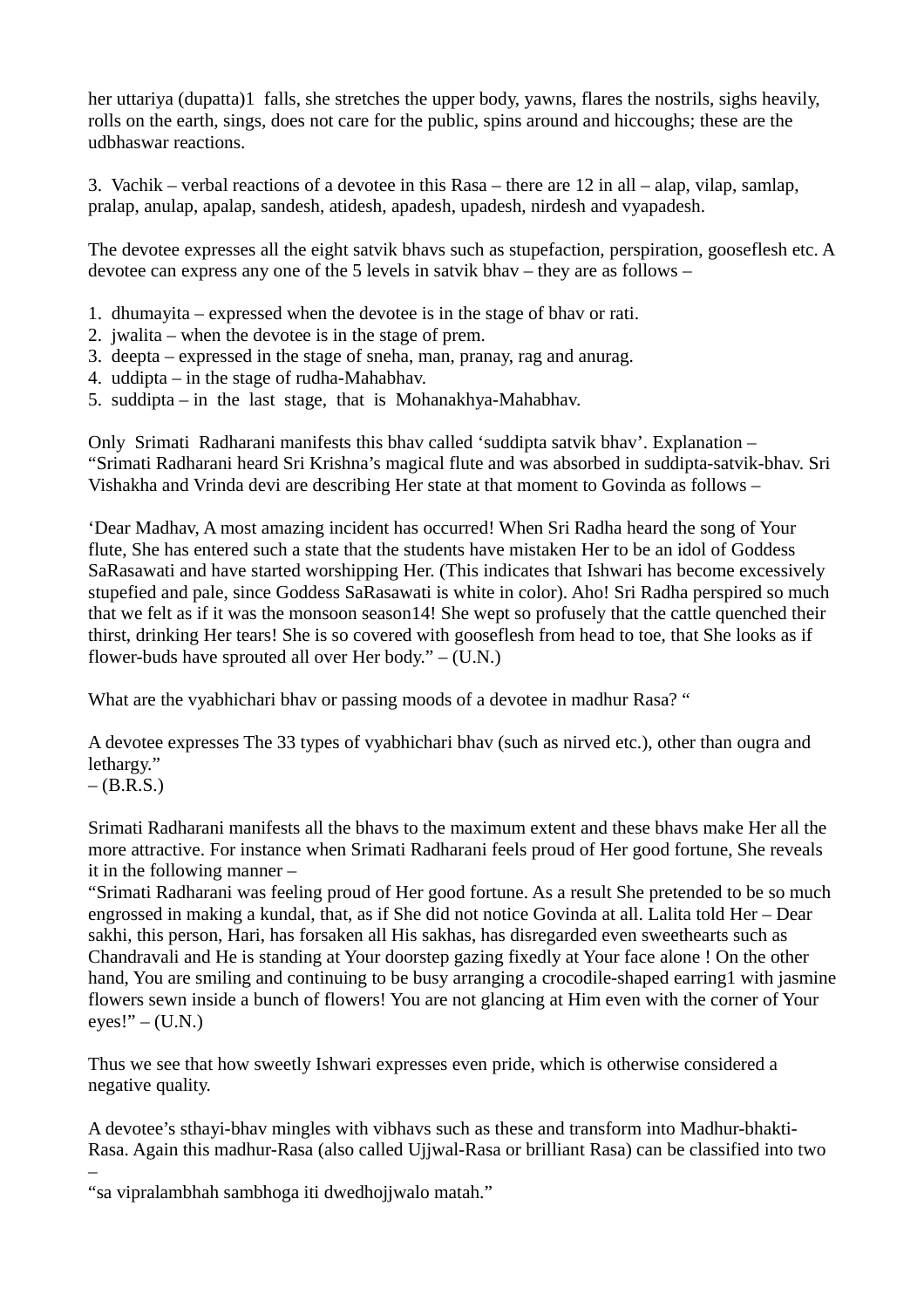Meaning – "Madhur Rasa or erotic Rasa is categorized into two – vipralambha (separation) and sambhog (union)."  $-$  (U.N.)

Vipralambha can be of 4 types –

- 1. purva-rag (before meeting)
- 2. man (love-quarrel)
- 3. prem-vaichittya
- 4. pravas

They enhance the Rasa of union and we can relish them separately as 'Rasa' also. Let us relish an example of Purva-rag Rasa. The sakhis saw Srimati Radharani's extraordinary bhav during purva-rag and said –

"O Radhe! You are coming and going constantly! And You are standing outside the threshold a hundred times! You seem so agitated and Your sighs are heavy – all You do is to glance at the Kadamba-woods. Oh Rai! Why are behaving so? Do You not fear the evil elders? What shall we do if they find out? You are so restless that You cannot even manage Your dupatta. While being seated, You suddenly get a start and Your robe falls off. You are hardly in Your teens and moreover are You not a princess? In addition, You are a girl of prestigious ancestry! What desire do You wish to satisfy that You are stretching out Your hand so greedily? We cannot understand what game You are up to. We feel You are extending Your hand towards the moon. Poet Chandidas says – I guess the 'Black-snare' has captured You!"

Now let us study the various ingredients of Rasa (such as vibhav etc.) in the above situation. We remember that vibhav comprises of sthayi-bhav, the subject of Rasa, the shelter of Rasa and what excites Rasa. They are as follows –

sthayi-bhav – Madhur rati called 'vipralambha' (separation)

the subject of Rasa – Sri Krishna Who is the dheer-lalit5 lover.

The shelter of love – Srimati Radharani Who is in the stage of Purva-rag.

Uddipan (What excites Rasa) – the sight of the Kadamba-trees.

Anubhav (the visible reaction of the devotee in this Rasa) – coming in and out of the house repeatedly.

Satvik (not-so-visible reactions) – tears, turning pale.

Sanchari (passing moods) – aveg, depression, stress.

The Mahajan has drawn a very clear picture of madhur-Rasa during the separation called 'pravas' – "New flowers blossomed in the woods and the flower-groves, while the she-cuckoo sang on the top of her voice, oh my! The sweet chandan-scented breeze is blowing while the frost has receded to the mountain tops; yet my Beloved has not returned home – oh dear! The moon is scorching my chandan-like body more than sun ever does, while the honey bees sing in the garden. The spring has arrived, yet my sweetheart remains far – what can I do if fate has turned against me? I gaze transfixed at Kanu's face, yet my eyes are not quenched. My poor heart must indeed be like a rock – otherwise how can it continue to suffer like this when the time is so happy? Day by day I am drying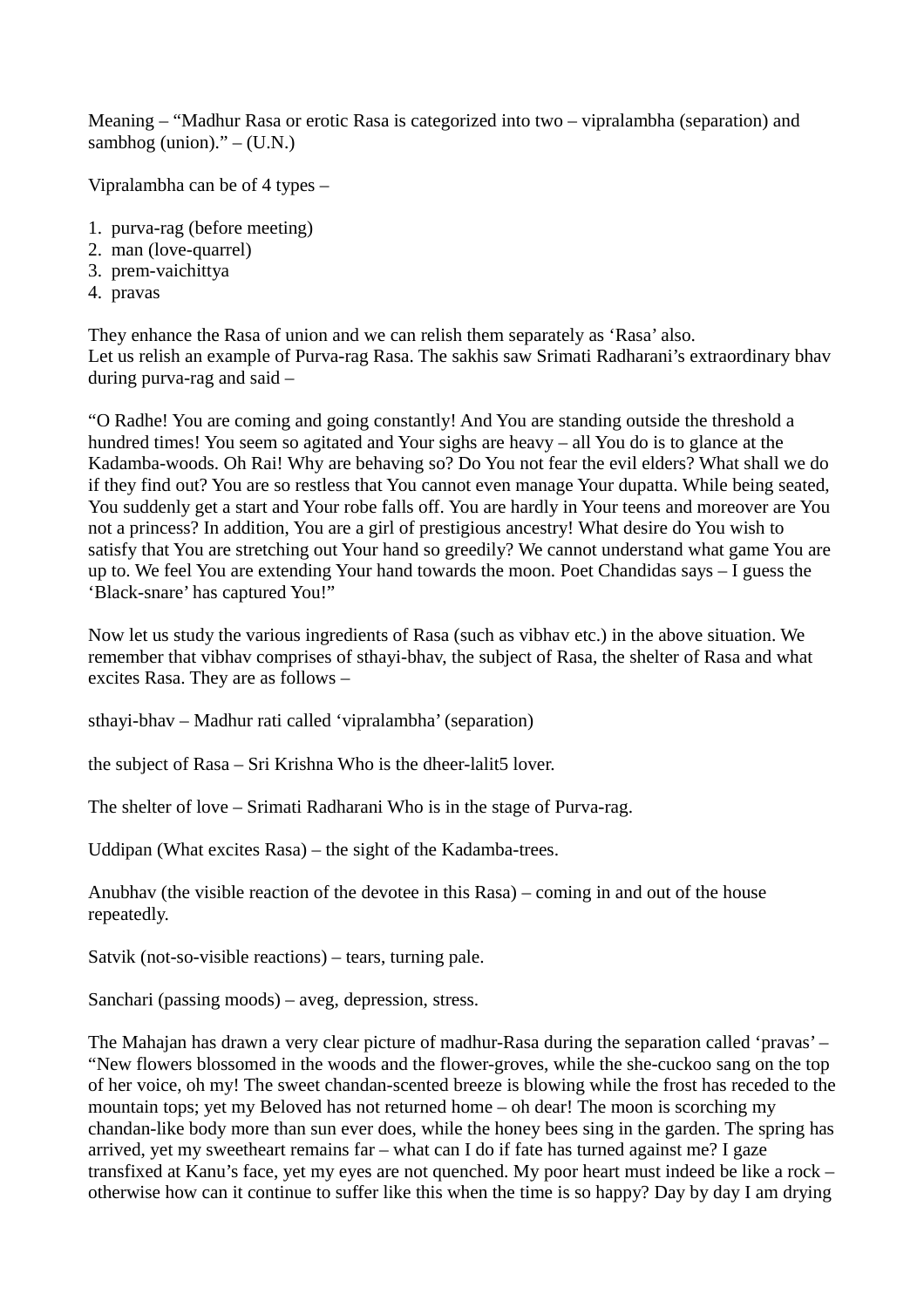up like a fragile lotus-bud in the snow  $-1$  don't know where it all will end. Poet Vidyapati says  $$ shame! Oh shame on such a life! Madhav's conduct is the height of cruelty!"

The vibhavs are as follows –

Sthayi-bhav – madhur-rati called separation due to 'pravas'.

The subject (vishay) of Rasa – Sri Krishna Who has gone to Mathura. The shelter of Rasa – Virahini Srimati Radharani.

Uddipan – the spring season, the song of the cuckoo, sweet-scented breeze, humming of the bees, moonlit night.

Anubhav – crying loudly, not caring what others will think.

Satvik bhav – tears, shivering, paleness, fainting.

Sanchari bhav – indifference, depression, humility, eagerness, lunacy, illusion.

Let us relish sambhog-Rasa in brief:

"He caught her hand, eager to make love. They locked hands, gazing into each other's eyes with passion. He was adamant and wanted to touch Her body – he was so full of desire. But Râi shook Her head in refusal. She said, "No, no." Râi was displaying a novel mood of passion1, whereas Shyâm was advancing in the mood of an elephant-at-war. She was hesitating to return the kiss, and closed Her eyes, yet when He drank the nectar of Her lips, She moaned. When His nails dug into Her, my Precious Râi gave a start, and a current ran across Her body just when He bit Her softly. She started prattling in a choked voice. She forgot Herself completely and craziness swept over Her. Just then She controlled Herself and stopped being generous. Says poet Gobinda dâs – this is the limit of ras!"

What are the ingredients of rasa here?

The vibhâvas –

Sthâyi-bhâv – madhur-rati called sambhog (union)

The subject of rasa – Sri Krishna Who is dheer-lalita lover, vidagdha and at the threshold of youth.

The shelter of love – sweet, vidagdha, the crest-jewel of all experts at love-making – Srimati Râdhârâni, Who has come of age.

Uddipan – the love-grove, humming of the bees etc.

Anubhâv – pulling the veil on the face, arching the body.

Sâtvik bhâv – choking of the voice, goose bumps etc.

Sanchâri – bashfulness, surge of emotion, fear (that someone will come to know about the relation).

Thus we see how the vibhâv, anubhâv, sâtvik and sanchâri bhâvs are like fragrant blossoms that have mingled with madhur-rati and formed sambhog-ras, like a sweet bouquet. When we, the